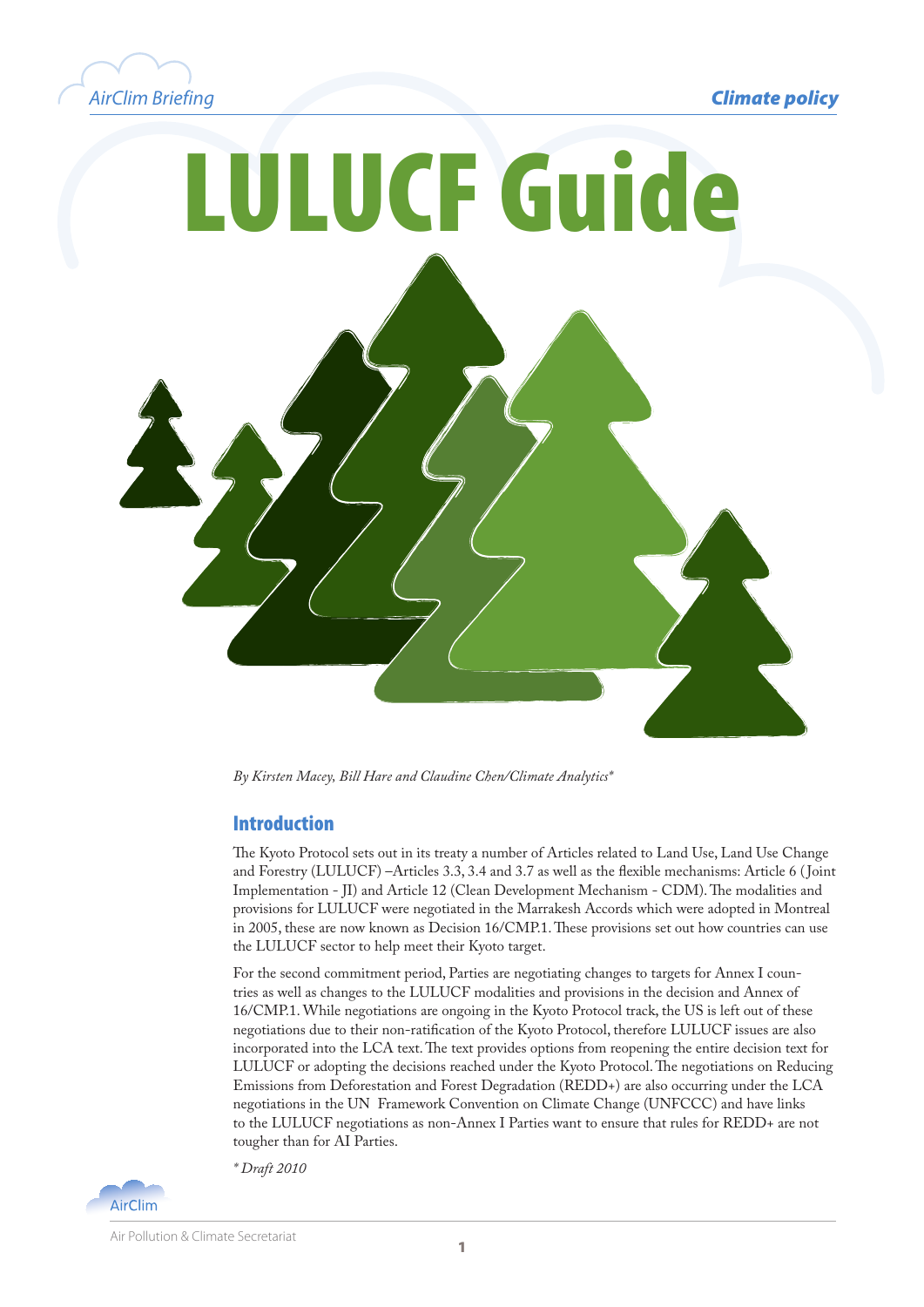## Table of Contents

| $\mathbf{I}$ .  |                                                                                                                                                              |  |
|-----------------|--------------------------------------------------------------------------------------------------------------------------------------------------------------|--|
| $\mathbf{II}$ . |                                                                                                                                                              |  |
| $\mathbf{III}$  | Forests in the Marrakesh Accords – what are the current rules for "international GHG<br>reporting"for the Climate Change from Forests and Forest management7 |  |
| IV              | Forests in the second commitment period: what changes are being discussed? 10                                                                                |  |
| 1.              |                                                                                                                                                              |  |
| 2.              |                                                                                                                                                              |  |
| 3.              |                                                                                                                                                              |  |
| 4.              |                                                                                                                                                              |  |
| 5.              |                                                                                                                                                              |  |
| 6.              |                                                                                                                                                              |  |
| V.              |                                                                                                                                                              |  |
| VI.             |                                                                                                                                                              |  |
| VII.            |                                                                                                                                                              |  |
| VIII.           |                                                                                                                                                              |  |
|                 |                                                                                                                                                              |  |

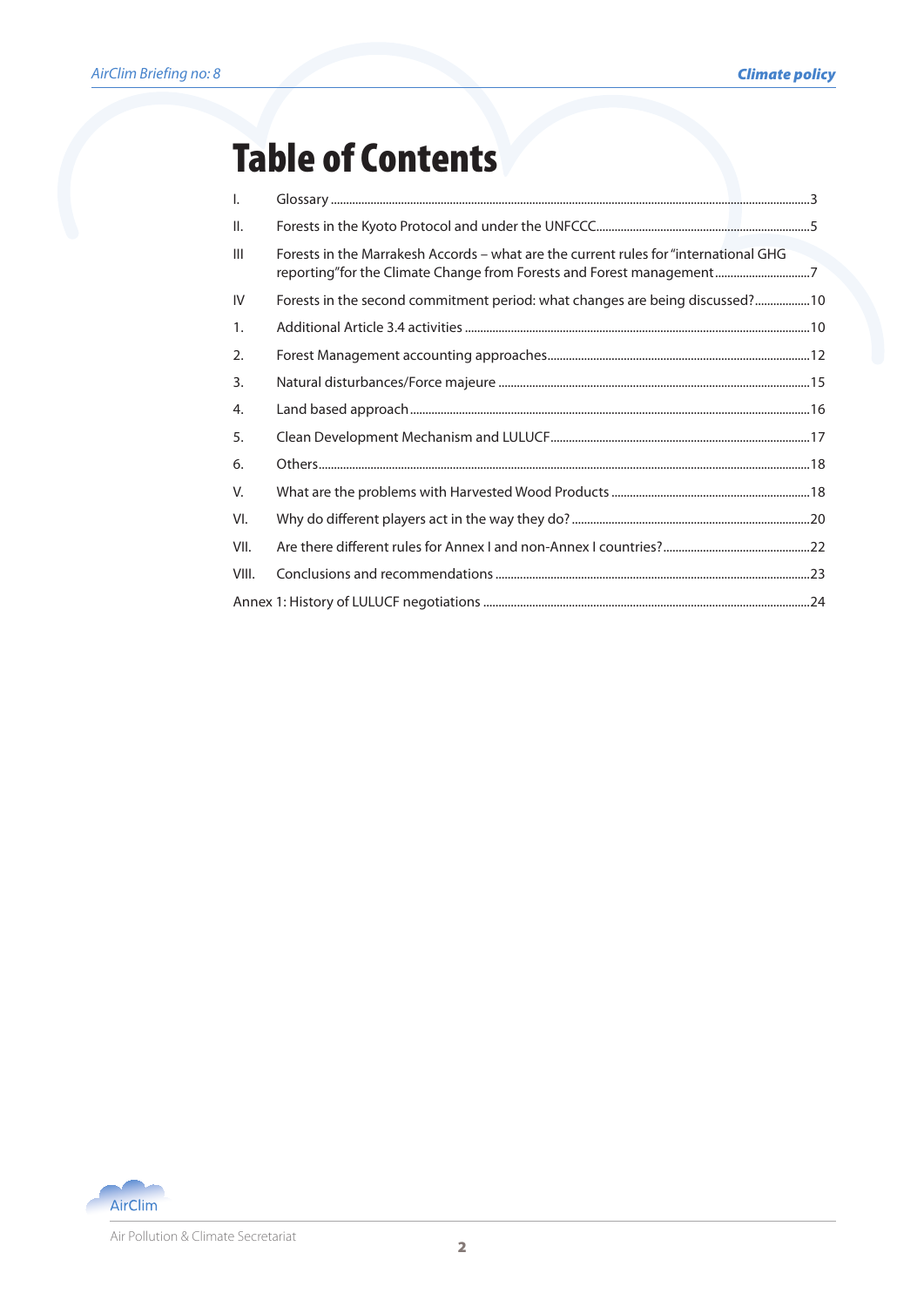## I. Glossary

This glossary is based on definitions from the UNFCCC and its Kyoto Protocol

**Accounting** – refers to the context where units of carbon (or carbon equivalent) deriving from LULUCF activities are used to meet emission obligations or generate credits within a Kyoto-like architecture.

**Accounting Units** - The AAUs, RMUs, ERUs, CERs, tCERs and lCERs are the accounting units of the "assigned amount" of each Annex I Party referred to in the provisions of Article 3 of the Protocol.

**Afforestation** - is the direct human-induced conversion of land that has not been forested for a period of at least 50 years to forested land through planting, seeding and/or the human induced promotion of natural seed sources.

**Allometric Equation** – which forester's use to convert tree trunks into an estimate of its mass.

**ALUFO - Agriculture, Land Use, Forestry and Other land uses** – new IPCC guidelines 2006, which combine agriculture and LULUCF.

**Assigned Amount Units** (AAUs): Parts of a nation's Assigned Amount used for international emissions trading Article 17. One AAU is defined as one ton of  $\mathrm{CO}_2$  equivalent.

**Certified Emission Reductions** (CERs): CERs are verified and authenticated units of greenhouse gas reductions from abatement or sequestration projects which are certified under the clean development mechanism Article 12.

**Climate sensitivity** –the global mean warming at equilibrium for a doubling of  $CO_2$  concentration.

**Cropland Management** – is the system of practices on land on which agricultural crops are grown and on land that is set aside or is temporarily not being used from crop production.

**Deforestation** is the direct human-induced conversion of forested land to non-forested land.

**Emission reduction units** (ERUs): ERUs are generated via JI under Article 6 of the Kyoto Protocol.

**Forest Management** – is a system of practices for stewardship and use of forest land aimed at fulfilling relevant ecological (including biological diversity), economic and social functions of the forest in a sustainable manner.

#### **Forest**

'Kyoto Forest' is a minimum area of land of 0.05-1.0 hectares with tree crown cover (or equivalent stocking level) of more than 10-30 per cent with trees with the potential to reach a minimum height of 2-5 metres at maturity in situ. A forest may consist either of closed forest formations where trees of various storeys and undergrowth cover a high proportion of the ground or open forest. Young natural stands and all plantations which have yet to reach a crown density of 10-30 per cent or tree height of 2-5 metres are included under forest, as are areas normally forming part of the forest area which are temporarily unstocked as a result of human intervention such as harvesting or natural causes but which are expected to revert to forest.

**Grazing land management** – is the system of practices on land used for livestock production aimed at manipulating the amount and type of vegetation and livestock produced.

**Gross-net accounting** - A gross-net approach is that by which a Party does not include the LU-LUCF sector in its base year (gross) but accounts for net emissions and removals from LULUCF during the commitment period (net).

**Net-Net Accounting** - a Party accounts emissions and removals from LULUCF both in the base year and in the commitment period.

**Full Carbon Accounting** - Full carbon accounting on all lands would consist of a complete accounting of all changes in carbon stocks in all carbon pools on all lands in a given time period.

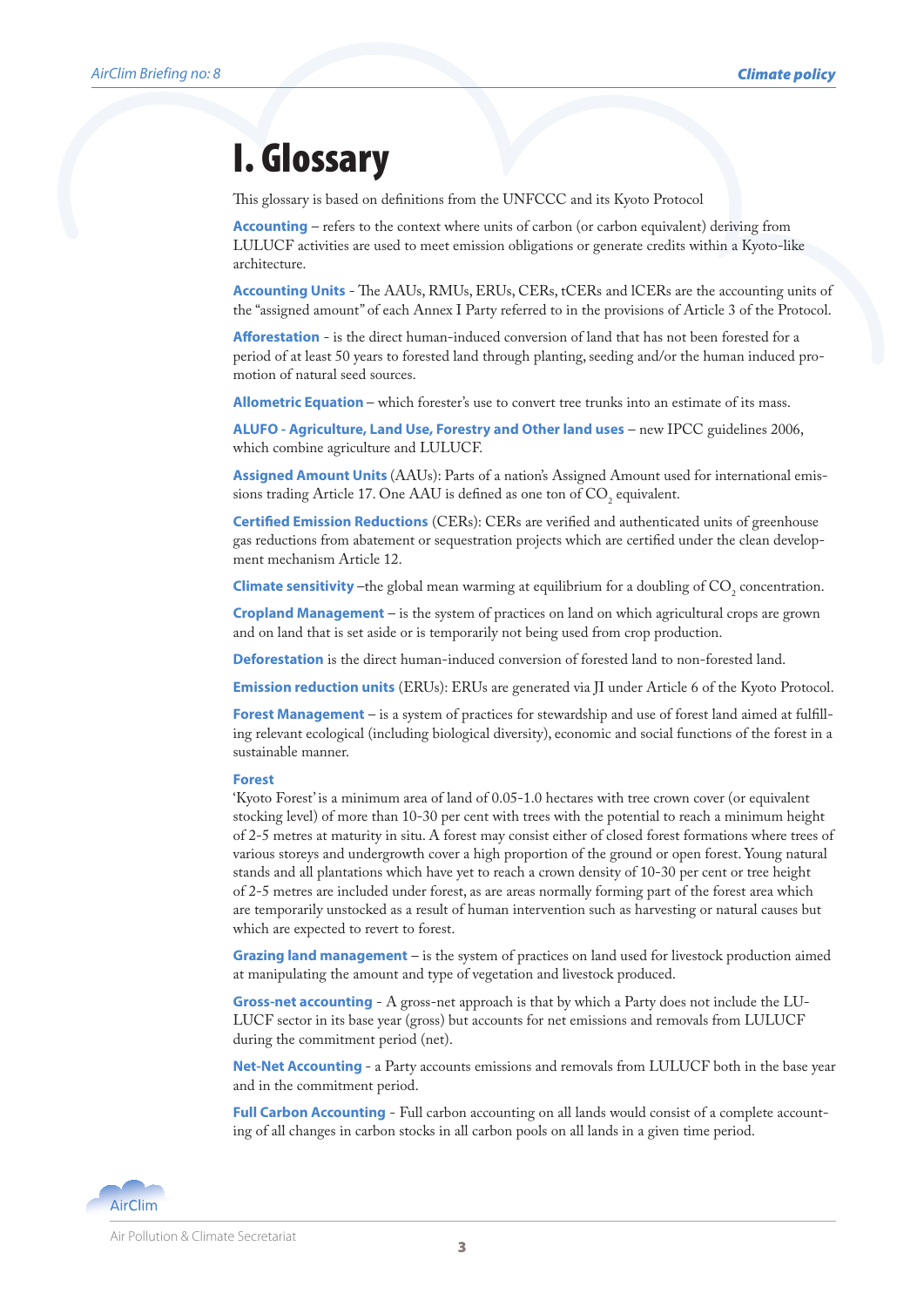**Land based Accounting** - is the total carbon stock change in applicable carbon pools on land units subject to Kyoto activities.

**Long-term certified emission reductions (lCERs)** - A long-term certified emission reduction or lCER is a unit issued pursuant to Article 12 of the Kyoto Protocol for an A/R CDM project activity, which expires at the end of the crediting period of the A/R CDM project activity under the CDM for which it was issued. It is equal to one metric tonne of carbon dioxide equivalent.

**Non-permanence** – As a sequestered carbon can be re-emitted in the future due to fire, pest attacks or increased land use needs, the sequestration and subsequent storage is non-permanent.

**Reforestation** - is the direct human-induced conversion of non-forested land to forested land through planting, seeding and/or the human induced promotion of natural seed sources, on land that was forested but that has been converted to non-forested land, reforestation activities will be limited to reforestation occurring on those lands that did not contain forest on 31 December 1989.

**Removal Unit (RMUs)** – RMUs are issued on the basis of land use, land-use change and forestry (*LULUCF*) activities (often referred to as "sinks") under Articles 3.3 and 3.4 and is equal to one metric tonne of carbon dioxide equivalent.

**Reporting** – refers to the general reporting and estimation of fluxes of greenhouse gases and/or changes of stocks of carbon without implications for meeting legally binding targets or for emission pathways that meet climate policy goals.

**Reservoir** – means a component or components of the climate system where a greenhouse gas or a precursor of a greenhouse gas is stored. In other words, a reservoir contains carbon stocks but no flow of carbon is implied.

**Revegetation** – is a direct human-induced activity to increase carbon stocks on sites through the establishment of vegetation that are over a minimum of 0.05 hectares and does not meet the definitions of afforestation and reforestation contained here.

**Silviculture** - Cultivation of forest from seeds, through seedlings, to mature forest.

**Sinks** – means any process, activity or mechanism which removes a greenhouse gas, an aerosol or a precursor of a greenhouse gas from the atmosphere. In forests, for example, a sink involves a flow from the atmosphere which increases stocks.

**Source** – means any process or activity which releases a greenhouse gas, an aerosol or a precursor of a greenhouse gas into the atmosphere.

**Small scale afforestation or reforestation project activity** under the Clean Development Mechanism will result in net anthropogenic greenhouse gas removals by sinks of less than 16 kilotonnes of  $\mathrm{CO}_2$  per year if the average projected net anthropogenic greenhouse gas removals by sinks for each verification period do not exceed 16 kilotonnes of carbon dioxide equivalent per year. This was increased from 8 kt of  $CO_2$  per year in Decision 9/CMP.3 in Bali 2007.

**Spatial coverage** – the area of land that is covered by the regime i.e.to what degree the land is included from 'wall-to-wall'.

**Temporary certified emission reductions (tCERs)** - A temporary certified emission reduction or tCER is a unit issued pursuant to Article 12 of the Kyoto Protocol for an A/R CDM project activity under the CDM, which expires at the end of the commitment period following the one during which it was issued. It is equal to one metric tonne of carbon dioxide equivalent.

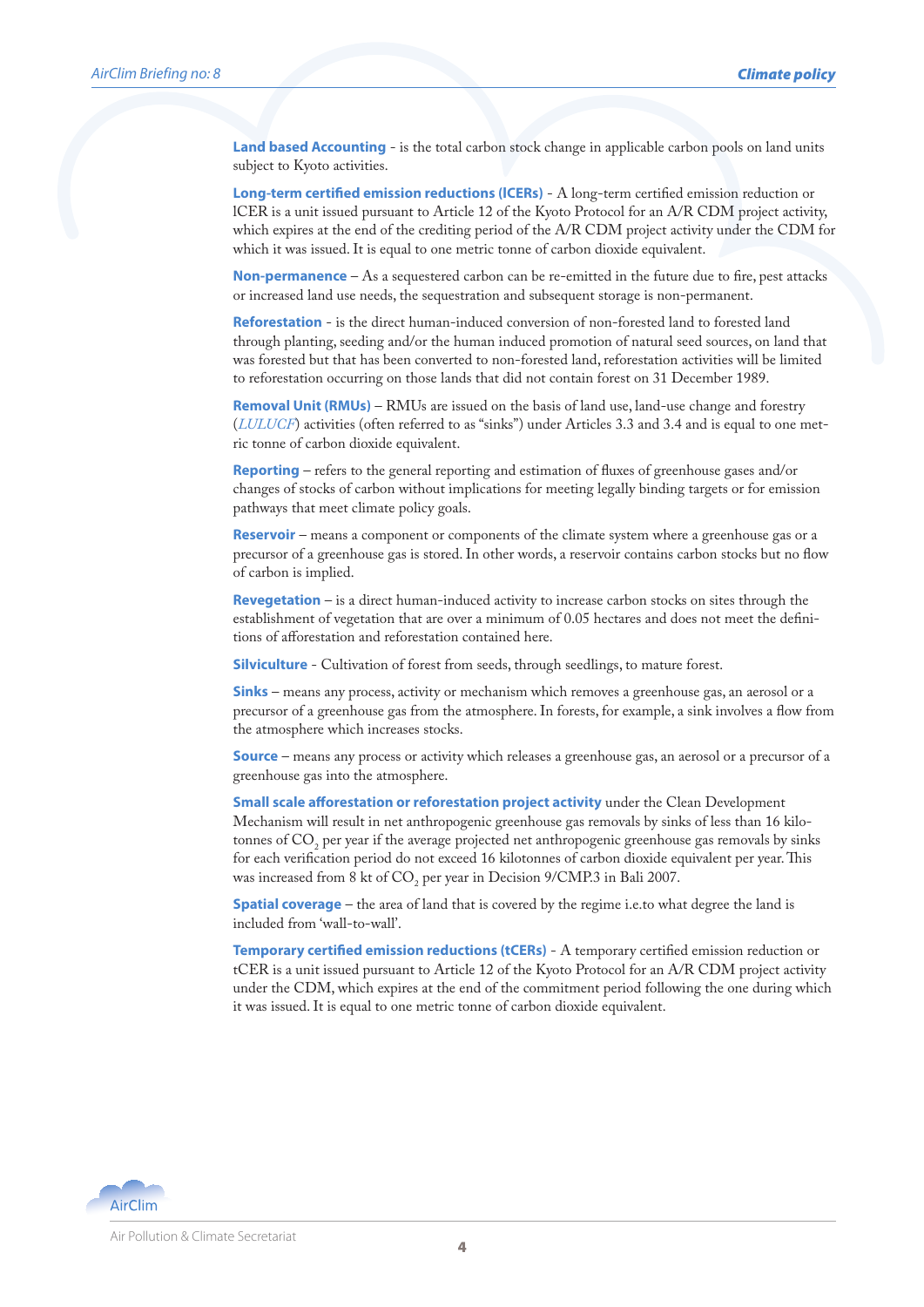# II. Forests in the Kyoto Protocol and un- der the UNFCCC

In 1997, countries adopted targets in the Kyoto Protocol for industrialized countries and rather general articles on LULUCF activities. The main feature of the 1997 Kyoto agreement was that credits from LULUCF projects or activities would serve to offset industrial emissions. Put more simply, the larger the amount of biological carbon sequestration entering the system, the smaller the reductions required from the burning of fossil fuel. This set up a negotiating dynamic where many countries had a tactical interest in rules that maximized LULUCF credits, in order to decrease their need for industrial sector emission reductions. These countries pursued LULUCF accounting rules that were biased towards crediting LULUCF sinks versus debiting LULUCF emissions. In the end, the rules for LULUCF are a series of attempts to reduce the level of gaming in the system. The attempt to steer the rules in the least damaging direction while satisfying the interests of many countries led to a series of complex and somewhat fragmented LULUCF rules.

The Kyoto Protocol's current provisions can be divided between those applying to developed countries with emissions targets, and those applying to projects undertaken in developing countries. The domestic activities relate to Articles, 3.3 – afforestation, reforestation and deforestation (ARD) and 3.4 - additional activities (which has implications for JI). The flexible mechanisms (Art. 6 – Joint Implementation -JI; Art.12 – Clean Development Mechanisms -(CDM; and Art. 17 – Emissions Trading)

#### **Box 1: Kyoto Protocol LULUCF Articles**

**Article 3.3** –Annex I Parties must account for emissions and removals from all afforestation, reforestation and deforestation (ARD)1 activities. If Parties emissions from LULUCF contribute more emissions than removals (e.g. an increase in deforestation) these will be subtracted from their assigned amounts.

**Article 3.4** – allows countries to choose if they want to account for additional activities to those in Article 3.3, these include: forest management, cropland management, grazing management and revegetation. A Party must chose the activities to be accounted in the first commitment period in their initial report to the Kyoto Protocol.

**Article 3.7** – provides an exception for countries that had a net source from land use change in the base year 1990. In this case, a net-net approach is taken for ARD, with the effect that any decreases in the magnitude of net source relative to the base year are rewarded.

**Article 6** – allows Annex I Parties to undertake Joint Implementation projects which reduce emission in other Annex I Parties, mostly countries whose economies are in transition.

**Article 7** – sets out reporting provisions including for accounting for LULUCF

**Article 12** – Clean Development Mechanism allows Annex I Parties to undertake LULUCF activities related to Afforestation and Reforestation only in non-Annex I countries and will receive credit for these projects. A proposal to allow avoided deforestation projects was not agreed by Parties.

**Article 17** – Emissions Trading – allows Annex I Parties to purchase and sell emission credits amongst themselves. Countries that reduce or limit emission more than is required by their agreed target will be able to sell their excess emission credits to countries that find it more difficult or more expensive. LULUCF credits such as Removal Units (RMUs) are allowed to be traded.

See glossary for definitions of these terms.

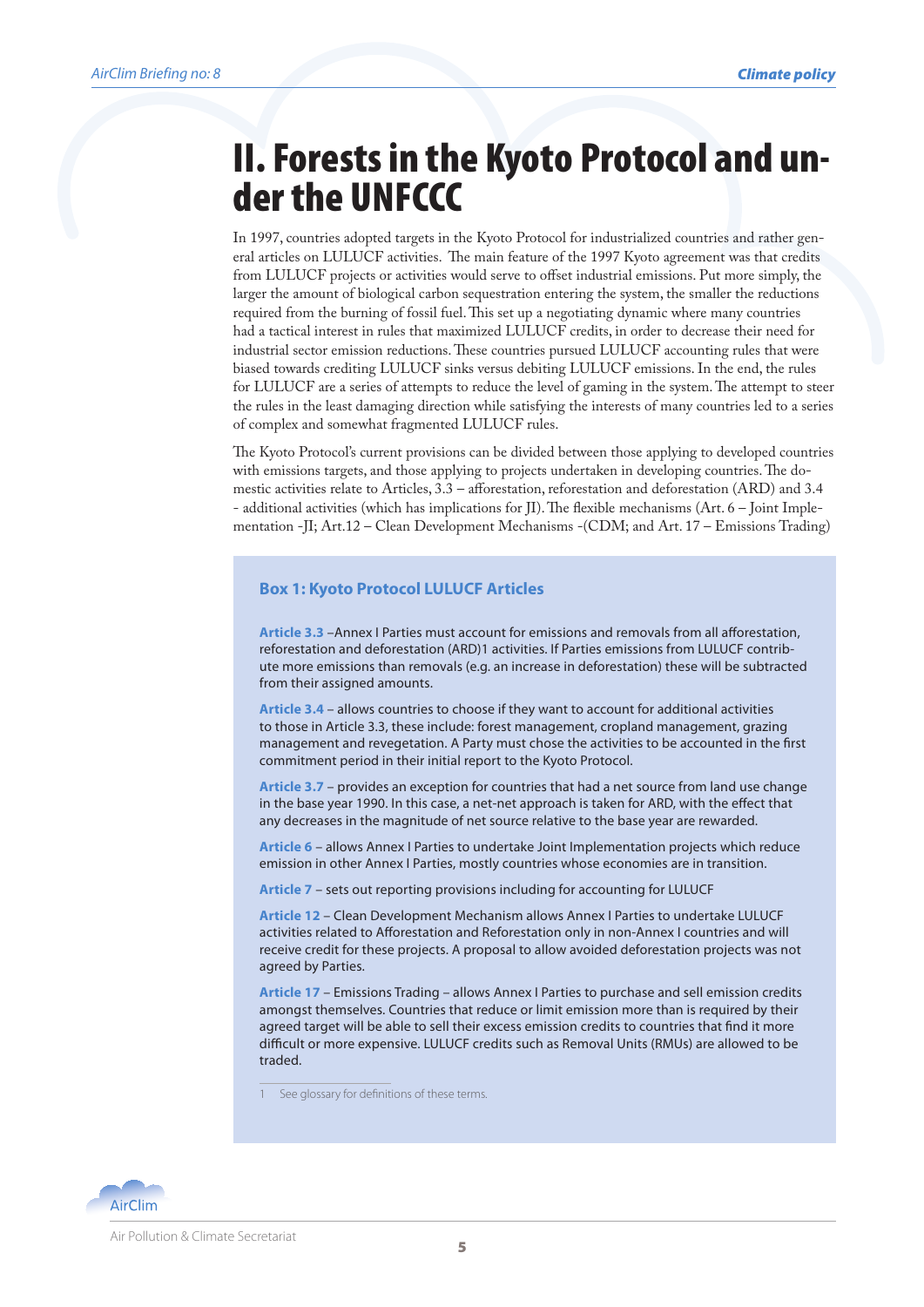allow countries to use external credits to meet their Kyoto targets. See Box 1 for more information.

For some years, a distinction between LUCF and LULUCF was established to separate issues relating to the Convention (LUCF) and issues relating to the Kyoto Protocol (LULUCF). Today, discussions on sinks are generally referred to as LULUCF and therefore, in the context of the present paper, LULUCF will be used to generally refer to sinks, including all land-use and land-use change related activities that are either sources or sinks of greenhouse gases.

The Marrakech Accords' eight principles to govern LULUCF activities respond to concerns that their use should not undermine the environmental integrity of the Kyoto Protocol (see Box 1). Thus

#### **Box 1: The Marrakech Accords' principles governing the treatment of LULUCF:**

- a. That the treatment of these activities be based on sound science;
- b. That consistent methodologies be used over time for the estimation and reporting of these activities;
- c. That the aim stated in Article 3, paragraph 1 of the Kyoto Protocol not be changed by accounting for land use, land-use change and forestry activities;
- d. That the mere presence of carbon stocks be excluded from accounting;
- e. That the implementation of land use, land-use change and forestry activities contributes to the conservation of biodiversity and sustainable use of natural resources;
- f. That accounting for land use, land-use change and forestry does not imply a transfer of commitments to a future commitment period;
- g. That reversal of any removal due to land use, land-use change and forestry activities be accounted for at the appropriate point in time;
- h. That accounting excludes removals resulting from: (i) elevated carbon dioxide concentrations above their pre-industrial level; (ii) indirect nitrogen deposition; and (iii) the dynamic effects of age structure resulting from activities and practices before the reference year.

LULUCF activities should not undermine, for example, the need for sound science and consistent methodologies, and the importance of conserving biodiversity. They also specify that naturallyoccurring removals, including removals as a consequence of indirect anthropogenic effects, should be excluded from the system and that any re-release of greenhouse gases (e.g. through forest fires) must be promptly accounted for.1 Parties have continued to accept these principles for the 2nd commitment period (see para 1 of decision text: FCCC/KP/AWG/2010/CRP.2).



<sup>1</sup> UNFCCC website LULUCF: *http://unfccc.int/methods\_and\_science/lulucf/items/3063.php*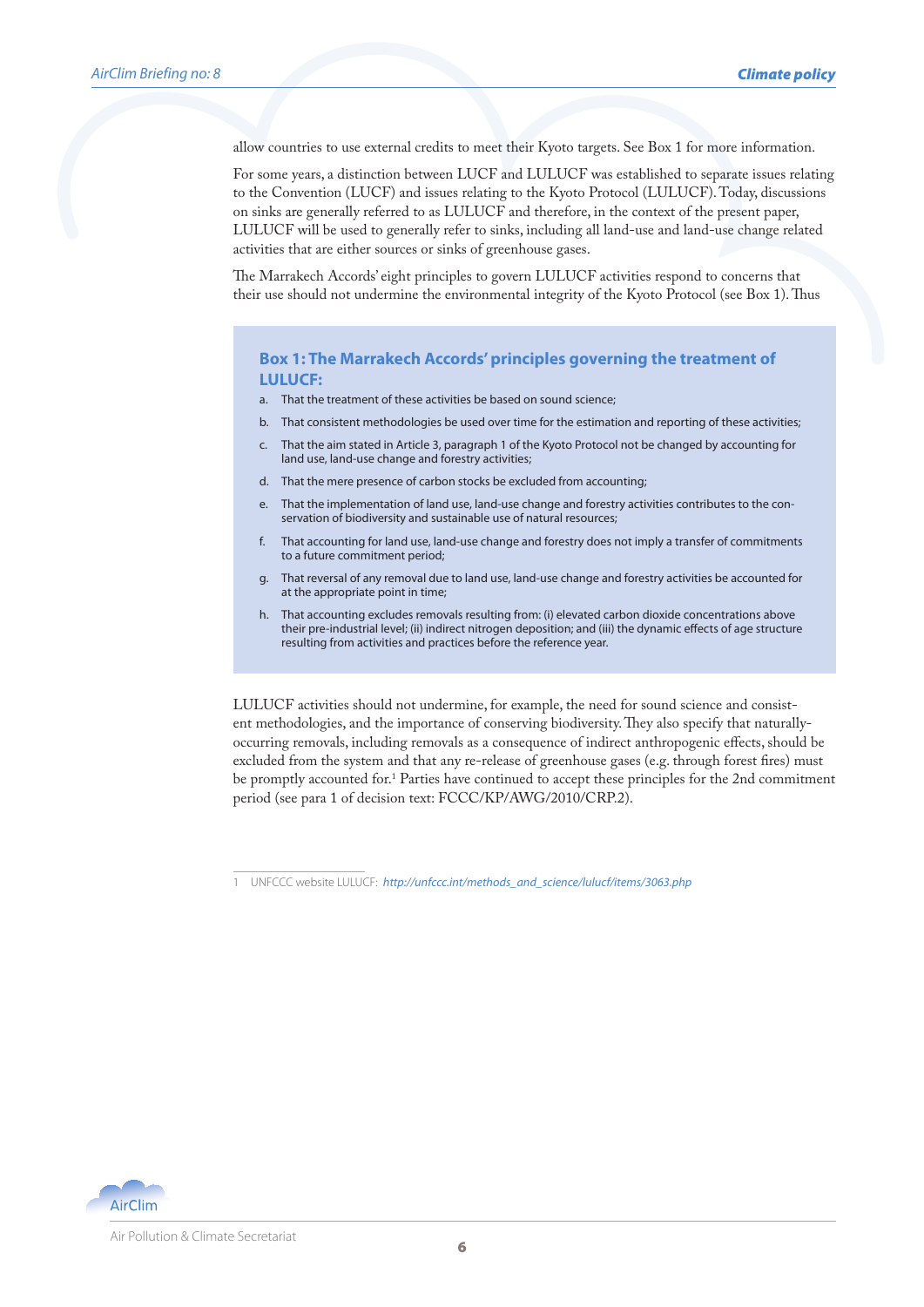## III. Forests in the Marrakesh Accords – tional GHG reporting" for the Climate Change from Forests and Forest man- agement

#### Forest definition

The Kyoto definition of a forest sets out a minimum area of land between 0.05-1.0 hectares with tree crown cover of more than 10-30 per cent with trees with the potential to reach a minimum height of 2-5 metres at maturity. There have been concerns that the definition of forests does not separate plantations from natural forests. CAN proposed to change the definition of forests to not allow a definition based on canopy cover or area, instead using the existing FAO classifications which split forest into categories, explicitly defining plantations separately. CAN has always supported that forests should be based around a biome-based definitions. However, a technical report on biome-based definitions for forests stated that it would be a complex undertaking which may not necessarily provide benefits in carbon estimates or biodiversity due to changing the forest definition between commitment periods.<sup>2</sup>

#### Activities

The table below shows the key elements and accounting rules for each of the Articles related to LU-LUCF within the Kyoto Protocol.

| <b>Article</b> | <b>Elements</b>                                                                                                                                                                                                                                                                                                                             | <b>Accounting</b>                                                                                                                                        |
|----------------|---------------------------------------------------------------------------------------------------------------------------------------------------------------------------------------------------------------------------------------------------------------------------------------------------------------------------------------------|----------------------------------------------------------------------------------------------------------------------------------------------------------|
| 3.3            | Afforestation, reforestation and deforestation<br>$\bullet$<br>Debit-credit rule - limits emissions from AR if greater than<br>$\bullet$<br>credits in 1CP<br>To have begun on or after 1 January 1990<br>$\bullet$                                                                                                                         | Gross-net approach af-<br>٠<br>forestation, reforestation and<br>deforestation<br>Mandatory<br>٠                                                         |
| 3.4            | Forest management, cropland management, grazing land<br>$\bullet$<br>management and revegetation<br>Forest management cap in Appendix to Annex 16/CMP.1<br>$\bullet$<br>Forest management offsets ARD by no more than 9Mt of<br>$\bullet$<br>carbon per year of 1CP<br>Forest management to have occurred since 1 January 1990<br>$\bullet$ | Gross-net approach for forest<br>management<br>Net-net approach for crop-<br>land management, grazing<br>land management, revegeta-<br>tion<br>Voluntary |
| 3.7            | Inclusion of deforestation emissions in base year due to<br>$\bullet$<br>higher emissions than removals from LULUCF                                                                                                                                                                                                                         | Net-net for countries with<br>high land use change emis-<br>sions (i.e. land use change<br>emissions included in the<br>base year of Parties1)           |
| 12             | Afforestation and reforestation<br>$\bullet$<br>Up to a limit of 1% of AI base year emissions<br>$\bullet$<br>AR to have occurred since 31 December 1989 or meeting<br>$\bullet$<br>additionality criteria                                                                                                                                  | Temporary gross-net account-<br>ing approach (tCERs or ICERs)                                                                                            |

#### Table 1: LULUCF Activities in the Kyoto Protocol

<sup>2</sup> Rakonczay, Zoltan 2002 Biome-specific Forest Definitions, Technical Paper, Report to the UNFCCC Secretariat, FCCC/ TP/2002/1

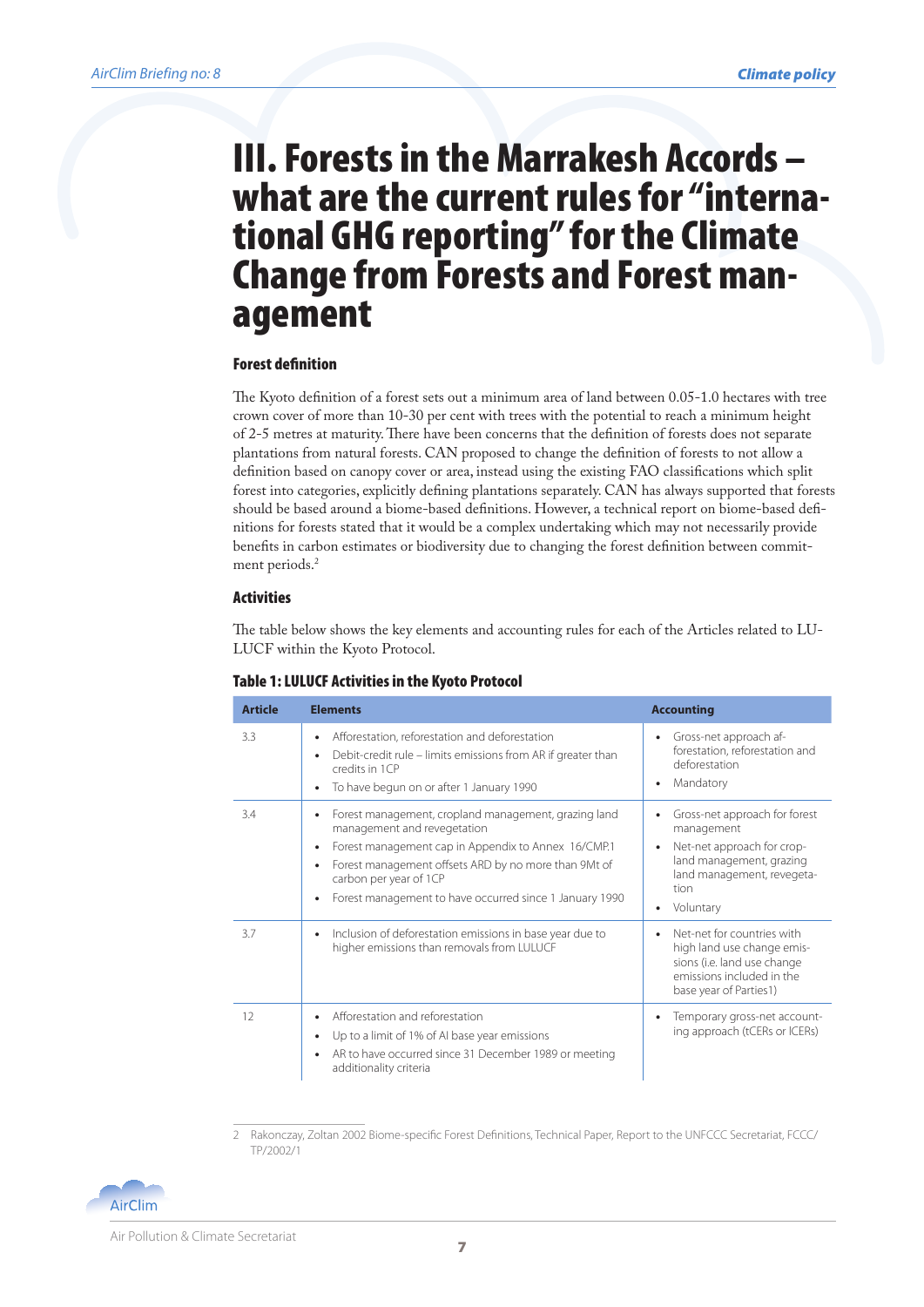Under the Kyoto Protocol, Parties have to elect as part of their initial report to the Kyoto Protocol<sup>3</sup> which activities they want to voluntary account for under Article 3.4. Parties also have to elect prior to the start of the commitment period, whether they will issue or cancel RMUs annually or at the end of the commitment period. Criteria for cases where Parties fail to submit information related to the GHG and sinks inventories was undertaken in Montreal 2005 at COP/MOP1. It is interesting to note that eligibility criteria for the flexible mechanisms where Parties fail to submit information related to other sources and sectors (i.e. industrial GHG inventories) was adopted in Marrakesh 2001.

#### Reporting and Accounting LULUCF

There are a number of differences between how Parties report LULUCF under the UNFCCC and account for activities under the Kyoto Protocol. These are explained below:

- Reporting refers to the general reporting and estimation of fluxes of greenhouse gases and/or change of stocks of carbon without implications for meeting legally binding targets or for emission pathways that meet climate policy goals.
- Accounting in the LULUCF sector refers to the context where units of carbon (or carbon equivalent) deriving from LULUCF activities are used to meet emission obligations or generate credits. Accounting is referred to determine the rules of the Kyoto Protocol and in particular the rules for LULUCF (Decision 16/CMP.1) determine how the accounting for LULUCF will take place.

As an example, countries report emissions and removals from a number of IPCC categories in their UNFCCC report i.e. Forest land remaining forest land, cropland remaining cropland and grazing land. However, under the Kyoto Protocol, Parties account for activities such as forest management, grazing land management and cropland management. Therefore there will be discrepancies between countries reports under the UNFCCC and accounts under the Kyoto Protocol based on different definitions of these activities. Other differences include:

- Reporting of geographical locations of areas of land that encompass units of land subject to Art. 3.3 and 3.4 activities required
- Disaggregation of activities afforestation, reforestation and deforestation
- Reporting of 5 different pools (Above-ground biomass, Below-ground biomass, litter, dead wood and soil organic carbon).4

The Marrakesh Accord rules outline the accounting for LULUCF activities. This means that the change in carbon stock is attributed to the Kyoto activities defined in Articles 3.3 and 3.4. The accounting approaches used within the Kyoto Protocol are different for each of the activities they include:

- Gross Net Accounting: A gross-net approach is that by which a Party does not include the LULUCF sector in its base year (gross) but accounts for net emissions and removals from LULUCF during the commitment period (net). Article 3.3 ARD activities, and 3.4 Forest Management
- Net-Net Accounting: In the net-net approach, a Party accounts emissions and removals from LULUCF both in the base year and in the commitment period. Those activities which use net-net accounting include: Article 3.4 Revegetation, Cropland and Grazing land management.

Alternative approaches to these have been considered, these include land based accounting or full carbon accounting. The land based accounting is defined in the IPCC's Special Report on LULUCF as "the total carbon stock change in applicable carbon pools on land units subject to Kyoto activities".5 This means that land areas are identified where their Kyoto activities occur and the total change in carbon stocks during the commitment period are determined. This is only slightly different to a full carbon accounting approach (FCA) where essentially all fluxes of greenhouse gases and stocks of carbon are accounted within a system of legally binding obligations. A FCA system would, in principal,

5 Watson, R et al 2000 IPCC Special Report on Land Use, Land Use Change and Forestry.



<sup>3</sup> See Initial reports to the Kyoto Protocol: see *http://unfccc.int/national\_reports/initial\_reports\_under\_the\_kyoto\_protocol/items/3765.php*

<sup>4</sup> Anke Herold 2008 Issues and challenges of KP LULUCF tables 13 November 2008, at Technical workshop on LULUCF reporting issues under the Kyoto Protocol JRC, Ispra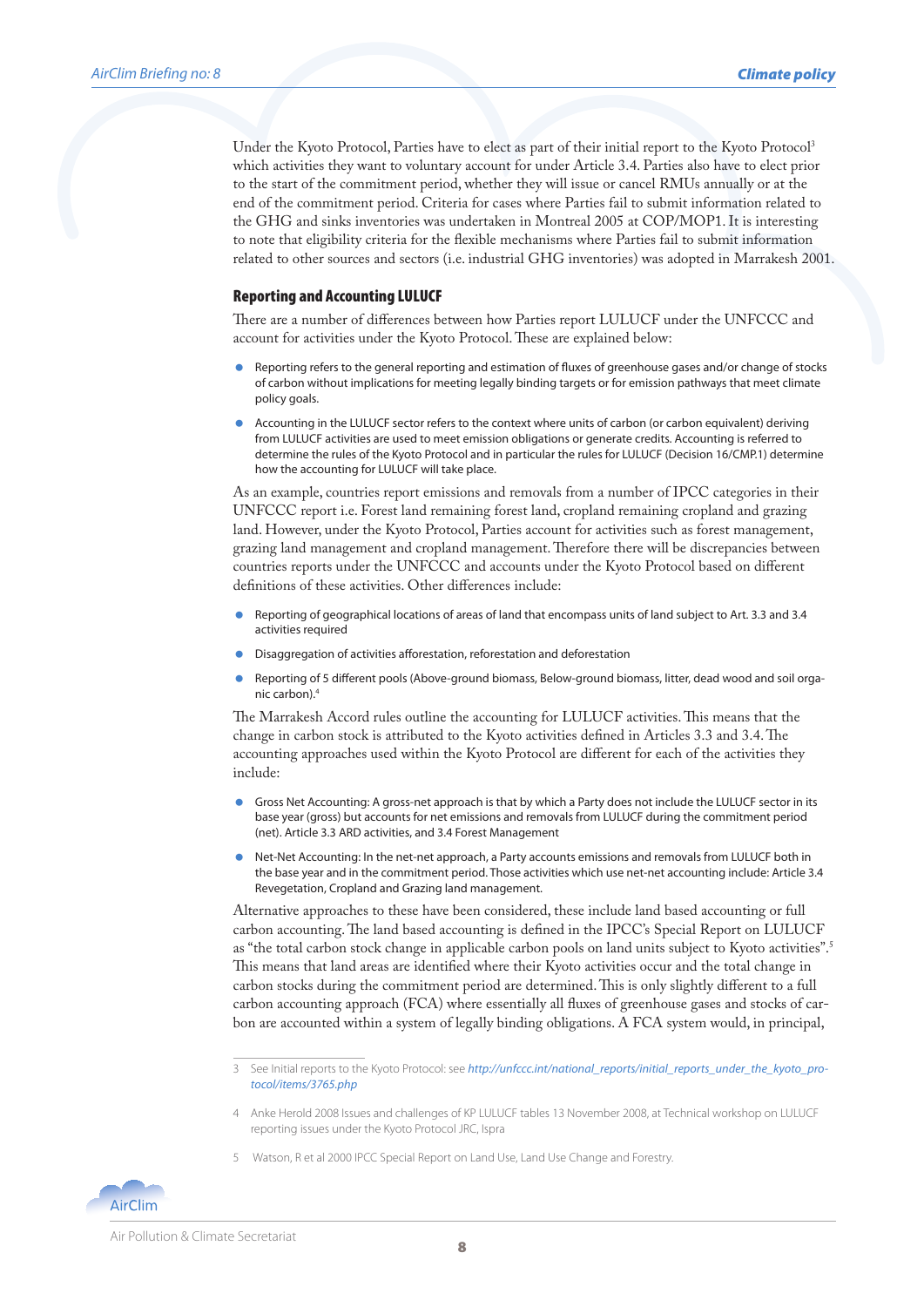remove the sectoral and activity-based accounting of the present Kyoto Protocol system and replace it with accounting for all fluxes and stock changes on the land surface of Parties. The IPCC Special Report defines full carbon accounting as the "complete accounting in all carbon pools related to a given set of landscape units in a given time period" which would give the net carbon exchange between terrestrial ecosystems and the atmosphere.6 However, as the Kyoto Protocol mandates direct-human induced activities, Parties moving towards a land based approach want to ensure that only those lands which are managed are included in the accounting system.

The recent 2006 IPCC Guidelines for National Greenhouse Gas Inventories includes a chapter which integrates Agriculture with LULUCF to form Agriculture, Forestry and Other Land Uses known as AFOLU. The intention was to recognise the processes underlying greenhouse gas emissions and removals and the different forms of carbon stocks that can occur across land types.7 The approach was adopted to improve consistency and completeness in estimating and reporting emissions and removals. However, even though this has led Parties to call for more comprehensive accounting, the IPCC guidelines are not policy prescriptive and guidelines are adopted by Parties who determine how they are used (for example methodologies on Harvested Wood Products are included in the guidelines but Parties negotiate on whether to include them in the accounting system or not).<sup>8</sup>

The Kyoto Protocol has established accounting units to identify where activity reductions are taking place. Each unit has a unique, traceable serial number which is recorded in an accounting database. For the LULUCF sector there are a number of units that are distinguished. These are identified below:

- Assigned Amount Units (AAUs) issued on the basis of the assigned amount that each Annex I Party has agreed not to exceed in the first commitment period
- Carbon removals and emissions reductions achieved as a result of LULUCF activities (under Art. 3.3 and 3.4) are called Removal Units (RMUs). While AAUs are allowed to be banked into subsequent commitment periods, RMUs have to be used within the commitment period that they are generated.
- Emission Reduction Units (ERUs) are generated for Joint Implementation projects under Article 6, however, any ERUs created from LULUCF activities are converted to RMUs. Only those Article 3.4 activities which have been elected by Parties are allowed to generate ERUs.
- Certified Emission Reductions (CERs) are the credits issued for Clean Development Mechanism projects. Credits from Afforestation and Reforestation projects in the CDM are issued with temporary or long-term CERs (tCERs or lCERs). These have to be replaced after the expiry of the AR project in recognition of the lack of permanence of these projects.

#### IPCC's Good Practice Guidance for LULUCF

The IPCC provides guidance for Parties to prepare national greenhouse gas inventories. These include:

- Revised 1996 IPCC National Greenhouse Gas Inventory (NGGI) Guidelines
- 2000 *IPCC Good Practice Guidance and Uncertainty Management in National Greenhouse Gas Inventories*
- 2003 Good Practice Guidance for Land Use, Land-Use Change and Forestry (GPG LULUCF)
- 2006 IPCC Guidelines for National Greenhouse Gas Inventories Now Agriculture, Forestry and Other Land Use (AFOLU)

Currently all (both developed and developing) Parties are using the Revised 1996 NGGI Guidelines for their UNFCCC and KP inventories. However, there are now SBSTA discussions within the UN-FCCC on using the 2006 IPCC Guidelines.<sup>9</sup>

- 8 ENB IPCC-25 Highlights: Thursday, 27 April 2006 (Mauritius, 2006)
- 9 UNFCCC Secretariat Use of the 2006 IPCC guidelines for national greenhouse gas inventors and revision of the UN-FCCC reporting quidelines for Annex I parties to the Convention http://unfccc.int/national\_reports/annex\_i\_ghg\_in*ventories/reporting\_requirements/items/5333.php*



<sup>6</sup> Watson, R et al 2000 IPCC Special Report on Land Use, Land Use Change and Forestry section 2.3.2.5.

<sup>7</sup> IPCC 2006 Guidelines for National Greenhouse Gas Inventories, page 1.4)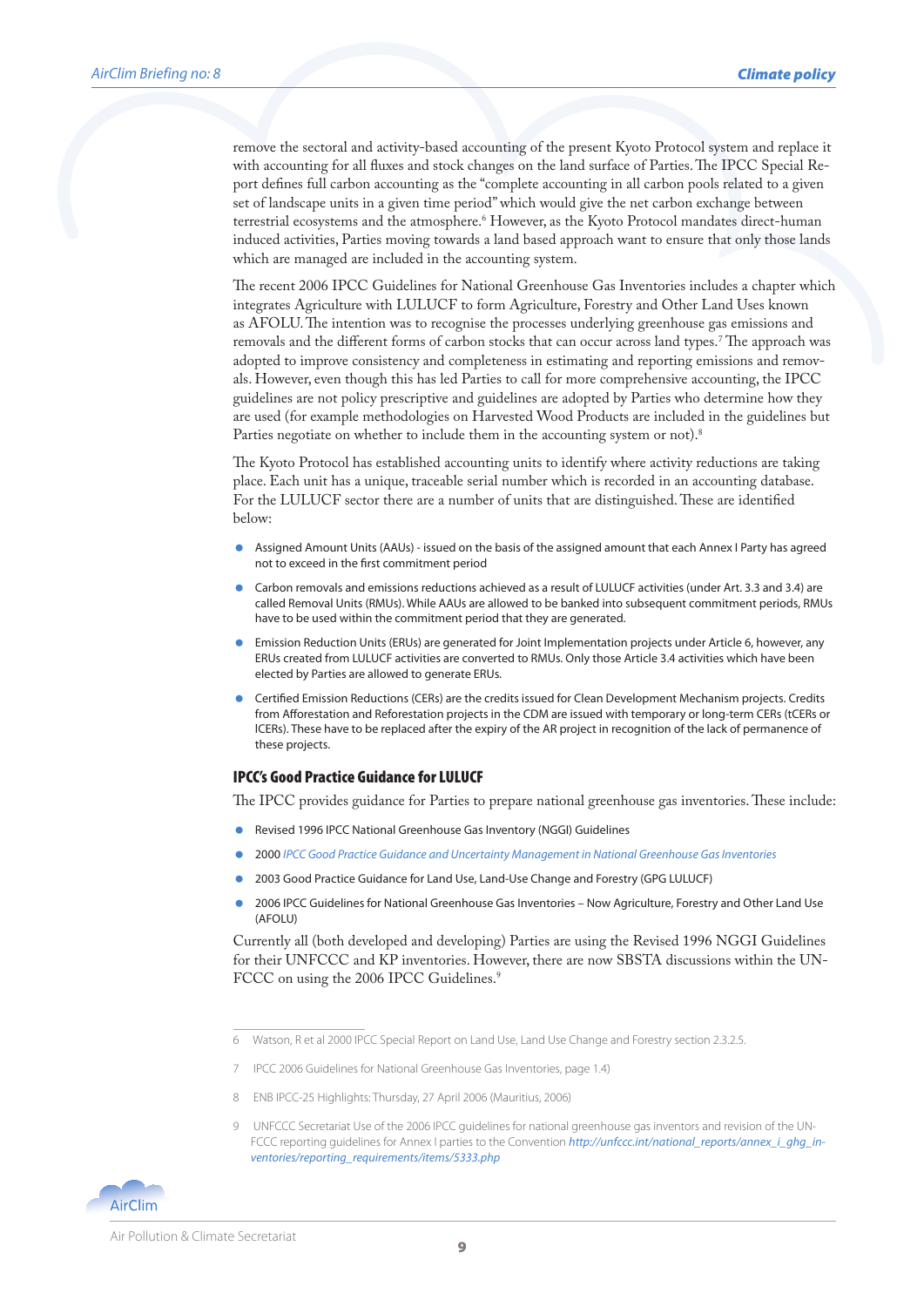## IV. Forests in the second commitment period: what changes are being dis- cussed?

Even though negotiations on the second commitment period started at COP/MOP1 in Montreal, discussion on the LULUCF rules didn't really start until March 2008. Parties started discussing the rules established in the Annex of Decision 16/CMP.1 as some were specifically for the first commitment period, however this was also a time for new ideas to be proposed. A number of Parties made proposals in the submissions to the AWG-KP and this has led to new text for LULUCF being developed (see Annex 1 - history of AWG-KP negotiations).

The main areas where Parties have proposed changes to the LULUCF rules and procedures are in the following areas which will be addressed in detail below:

- Additional Article 3.4 activities
- Forest Management accounting approaches
- Natural disturbances or Force Majeure
- Land based accounting approaches
- Clean Development Mechanism and LULUCF
- Harvested Wood Products (to be addressed in section IV)
- Others include debit-credit rule and length of accounting period

#### 1. Additional Article 3.4 activities

Parties have proposed more additional activities for inclusion in Article 3.4 (found in A: Definitions page 13-14). These include:

- Forest biomass decline or degradation
- Devegetation
- Wetland management
- Land flexibility

#### Forest biomass decline (or degradation)

Forest degradation is a reduction in forest biomass through either non-sustainable harvest or landuse practices. Degradation can result in substantial reductions of forest carbon stocks from selective logging, fire and other anthropogenic disturbances and fuelwood collection.<sup>10</sup> Similarly to devegetation with areas that involve the degradation of forested or vegetated land (e.g. which do not meet the definition of a conversion to non-forest land i.e. deforestation), these are not reported and a source of emissions is omitted from the accounting system. If degradation was included in the accounting, it would remove the imbalance in accounting particularly for those countries that had elected forest management.

Tuvalu proposed to include forest biomass decline which is defined as a: "human-induced activity leading to a decrease in carbon stocks and/or greenhouse gas emissions on forested land remaining forested land. It includes losses of carbon stocks or emissions from both living and non living biomass and includes both above-ground and below-ground biomass" to address the issue of not accounting for degradation.11 However, this definition has not been included in the latest version of the text.

<sup>11</sup> Tuvalu 2009 Tuvalu submission on definitions, modalities, rules and guidelines for the treatment of land use, land-use change and forestry (LULUCF) in the second commitment period (AWG-KP) 20 March 2009 FCCC/KP/AWG/2009/ MISC.5/Add.1



<sup>10</sup> Asner, G.P., D.E. Knapp, E.N. Broadbent, P.J.C. Oliveira, M. Keller, and J.N. Silva, 2005: Selective Logging in the Brazilian Amazon. Science, 310(5747), pp. 480-482.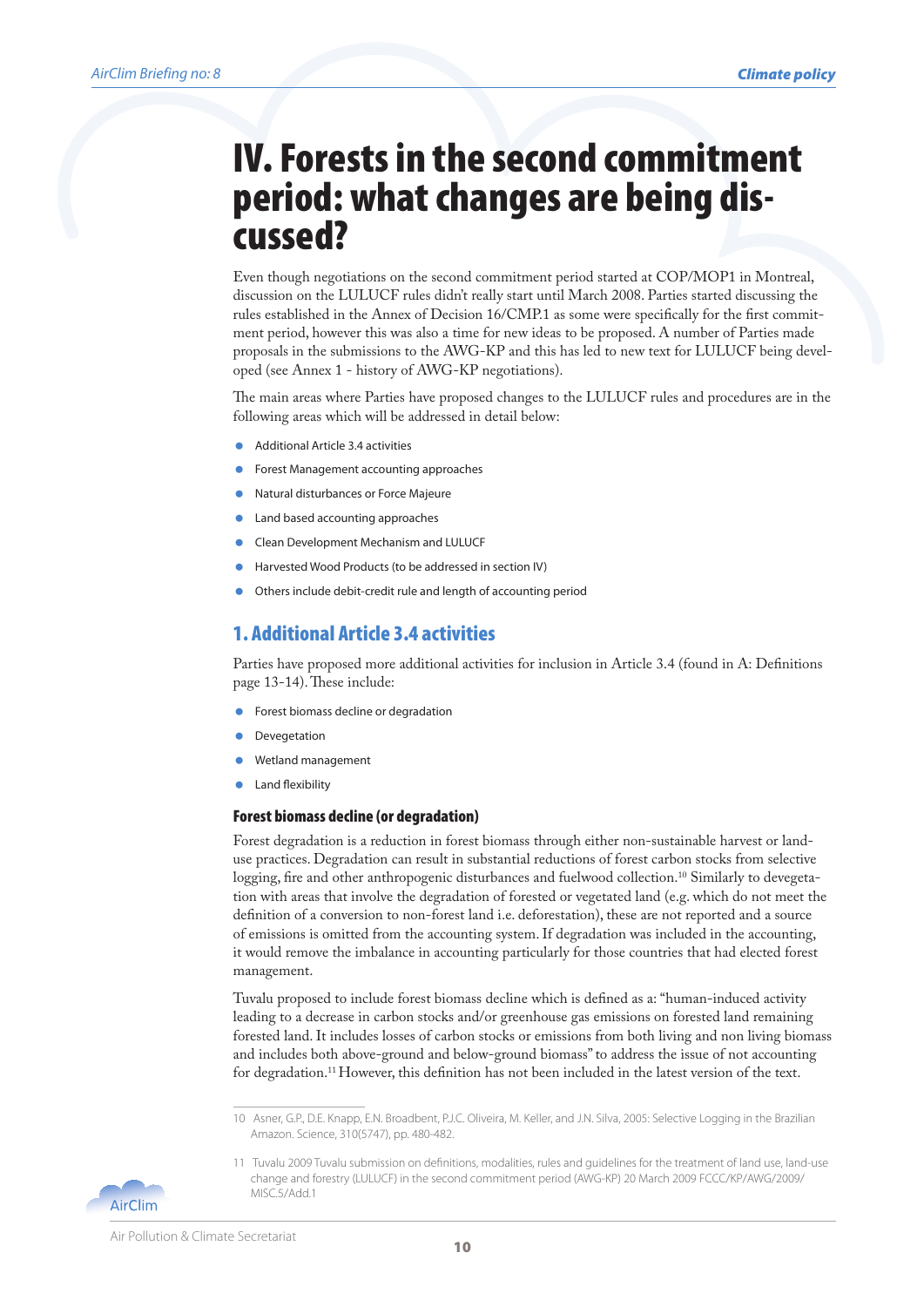Degradation could be included if there was a change in the definition of forests (remove plantations and increase the canopy cover e.g. to 40% rather than 10-30%) or as forest biomass decline, through inclusion as an action if forest management is elected, or an increase in the forest definition or included in the definition of deforestation. This is an issue that links to the REDD discussion as forest degradation is currently an option under REDD+. The IPCC attempted in 2003 to develop a definition for degradation but found that it was complex and there could be a number of likely definitions.<sup>12</sup>

#### Devegetation

Parties can account for revegetation under Article 3.4. For example, three countries have elected revegetation: Iceland, Japan and Romania. However, they do not have to account for any re-emissions due to 'devegetation' and this is therefore unbalanced or asymmetric accounting. Either both should be accounted for or none. If revegetation is elected, then devegetation should also be elected.

#### Wetlands

The conversion of wetlands is a significant source of greenhouse emissions. Natural peat-forming wetlands store small amounts of  $\text{CO}_2$ , but naturally emit small amounts of  $\text{N}_2\text{O}$  and large quantities of CH<sub>4</sub>. When wetlands are converted and subsequently managed, large quantities of CO<sub>2</sub> and N<sub>2</sub>O are released, while the emissions from methane drop substantially.<sup>13</sup>

The uncertainty in the potential emission reduction from wetland restoration is large when all gases are considered. A report from Wetlands International<sup>14</sup> found that substantial greenhouse gas emissions from peatland drainage can largely be avoided through peatland rewetting and restoration. There is, however, doubt to whether emission reductions from peatland can be correctly quantified and transparently reported. The impact of including wetlands is not known for most Annex I Parties as only 15 reported in the category of wetland remaining wetland category and 18 in the category Lands converted to wetlands in 2009.

Wetland management has been proposed as a new Article 3.4 activity as a system of practices for "rewetting and draining on land". It is essential that both emissions and removals are accounted for. Drained organic soils and soils which are under threat of degradation may be included under cropland management, grazing land and forest management in the accounting, depending on the election of Parties.15 However, more work may be needed on the methodological guidance for Parties.

#### Land flexibility (Planted production forests and equivalent forests)

New Zealand have proposed that any forest planted before 1 January 1990 will not be considered deforestation if an 'equivalent' forest is established elsewhere on non-forest land that would have qualified for afforestation or reforestation (paragraph 3bis). They propose that this equivalent forest should be accounted under forest management if elected, that is, both the emissions and the removals from the planted production forest and the equivalent forest will be accounted under forest management. New Zealand have stated that reporting of the specific areas of equivalent forest would be done in the National Inventory Report.

#### Key issues to be considered:

- There may be difficulties in ensuring transparency in identifying and tracking lands that were defined under the planted production forest and equivalent forest?
- New Zealand have proposed this rule, due to the situation of their pre-1990 forests (due to be harvested in the second commitment period), however the implications which would allow all Annex I countries to offset their emissions through planting an equivalent forest may be much greater.

- 13 WBGU 1998 The accounting of biological sinks and sources under the Kyoto Protocol: A step forwards or backwards for environmental protection, Germany. *http://www.wbgu.de/wbgu\_sn1998\_engl.pdf*
- 14 Wetlands International (2009) Peatlands in National Inventory Submissions 2009: An analysis of 10 European countries.
- 15 UNFCCC (2008) Analysis of possible means to reach emission reduction targets and of relevant methodological issues, Technical paper, FCCC/TP/2008/2, *http://unfccc.int/resource/docs/2008/tp/02.pdf*



<sup>12</sup> IPCC 2003 Definitions and Methodological Options to Inventory Emissions from Direct Human-induced Degradation of Forests and Devegetation of Other Vegetation Types, Japan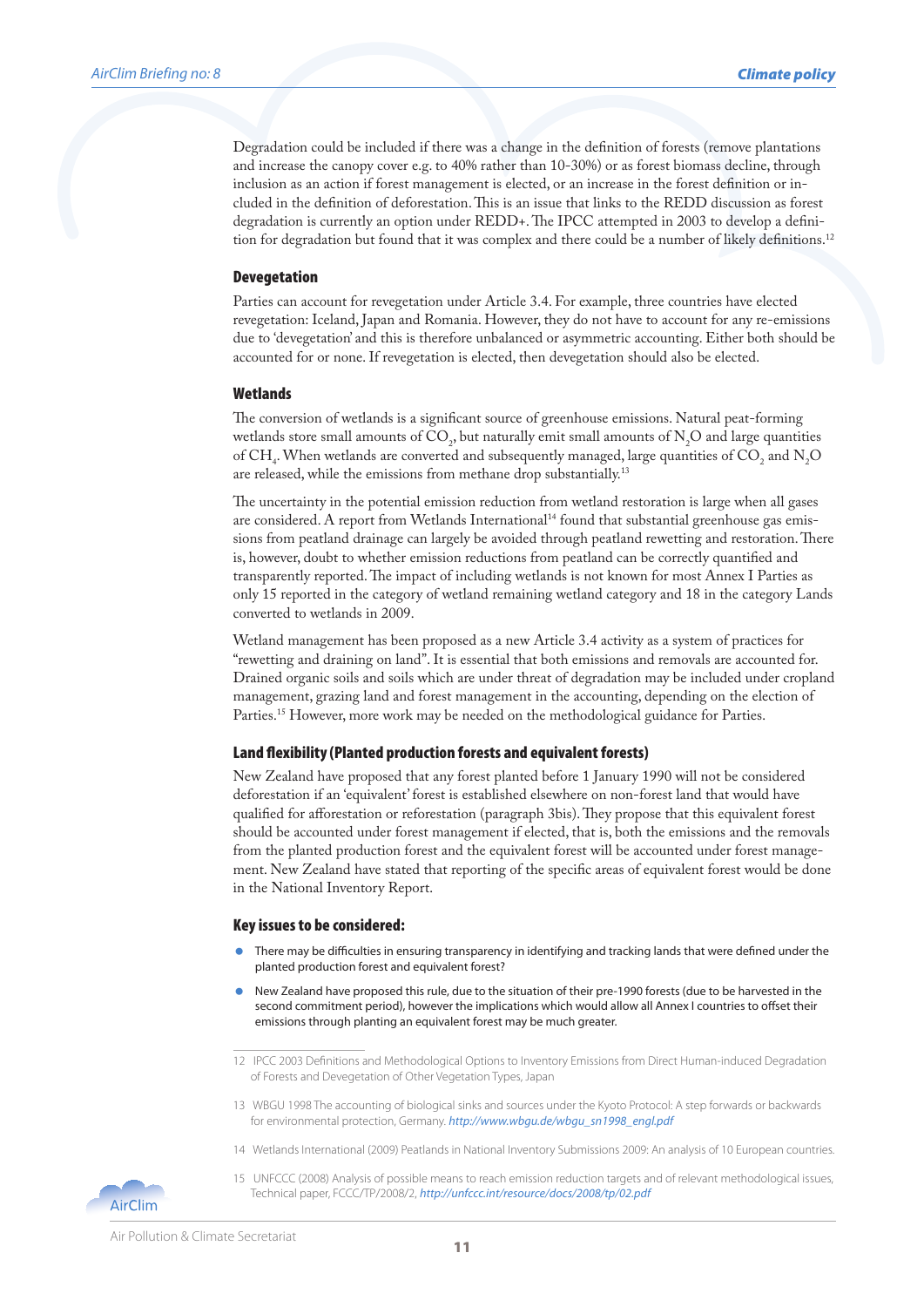#### 2. Forest Management accounting approaches

Forest Management in the Marrakesh Accords is defined as "a system of practices for stewardship and use of forest land aimed at fulfilling relevant ecological (including biological diversity), economic and social functions of the forest in a sustainable manner".

Under the first commitment period of the Kyoto Protocol, the accounting rules for forest management allows Parties to voluntarily elect forest management as an additional activity under Article 3.4 of the Kyoto Protocol. Parties are allowed to use forest management up to a cap agreed by Parties in the Marrakesh Accords (known as Appendix  $Z$ ).<sup>16</sup> Caps on forest management were introduced to ensure that the level of removals from the system would not overwhelm the industrial emission reductions needed to take place in the first commitment period. They were also a pragmatic means of accounting for direct human induced removals as opposed to all removals due to direct and indirect effects of climate change and variability. A number of Parties have proposed new options for dealing with forest management with the underlying aim to provide more of an incentive to elect forest management than the current cap. The proposed options include:

- **Option 1:** Keep current cap negotiated under the Kyoto Protocol e.g.15% of forest management or the 3% of base year emissions whichever is less.
- **Option 2:** Discount factors to be applied to all carbon credits and debits e.g. 85%
- **Option 3:** BAR credits and debits are determined relative to a reference level (calculated as an average of net emissions/removals from a reference period e.g. 2001-2005). Some formulations also implement a "band" of around 5% around this reference level such that values during the commitment period that fall within this band result in no credits or debits. Specifically, the options that exist for a bar include:
- BAR including a band from 0 to BAR;
- BAR including band from BAR-X%\*BAR to BAR+X%\*BAR; and
- BAR only; no band pure net-net compared with BAR level.
- **Option 4:** Net-net accounting
	- where forest management in the commitment period is assessed against forest management in the base year 1990
	- where forest management in the commitment period is assessed against forest management in the previous commitment period
- **Option 5:** Projected reference level where a reference level is set for the future, i.e. 2013-2020, based on historical emissions and removals and taking into account business-as-usual forest management.

The current text includes all the options above except for net-net accounting against a 1990 base year. There is also an option to limit the emissions and removals from forest management included in the text on projected reference levels. The table below gives an example of the different impacts of the different options for accounting LULUCF. The data used to compile this is from National Inventory Submissions and in submissions prepared by Parties.<sup>17</sup>



<sup>16</sup> For the first commitment period only, additions to and subtractions from the assigned amount of a Party resulting from forest management under Article 3, paragraph 4, after the application of paragraph 10 above and resulting from forest management project activities undertaken under Article 6, shall not exceed the value inscribed in the appendix below, times five.

<sup>17</sup> To determine the level of credits/debits Parties would get, the following data provided by Parties to the UNFCCC has been used:

KP activities constructed from LULUCF Convention categories provided in the national inventory submissions (CRF2009)

Informal submissions of historical KP activities to the KP - *http://unfccc.int/meetings/ad\_hoc\_working\_groups/kp/ items/4907.php*

Informal submissions of projected KP activities to the KP - *http://unfccc.int/meetings/ad\_hoc\_working\_groups/kp/ items/4907.php*

Informal submissions of forest management (levels in 1990, forecasted levels in 2008-2012 and 2013-2020, and proposed reference level) - *http://unfccc.int/files/kyoto\_protocol/application/pdf/summarytable.pdf* 

For a given Party's set of data, any gaps in the data record were linearly interpolated from provided data points. For calculating the trend from historical data, a linear regression on historical values was made. In cases where the data covered three years or less, the data was not used, since it could not provide a meaningful mean and trend. Not all Annex I Parties have provided informal submissions to the AWG-KP (i.e. Monaco and Liechtenstein), nor have all Annex I Parties provided reference levels (i.e. Belarus, Croatia, Iceland, Lichtenstein, Monaco, Turkey, Ukraine and the United States as the latter are a non-Kyoto Party) so this analysis does not provide a complete picture.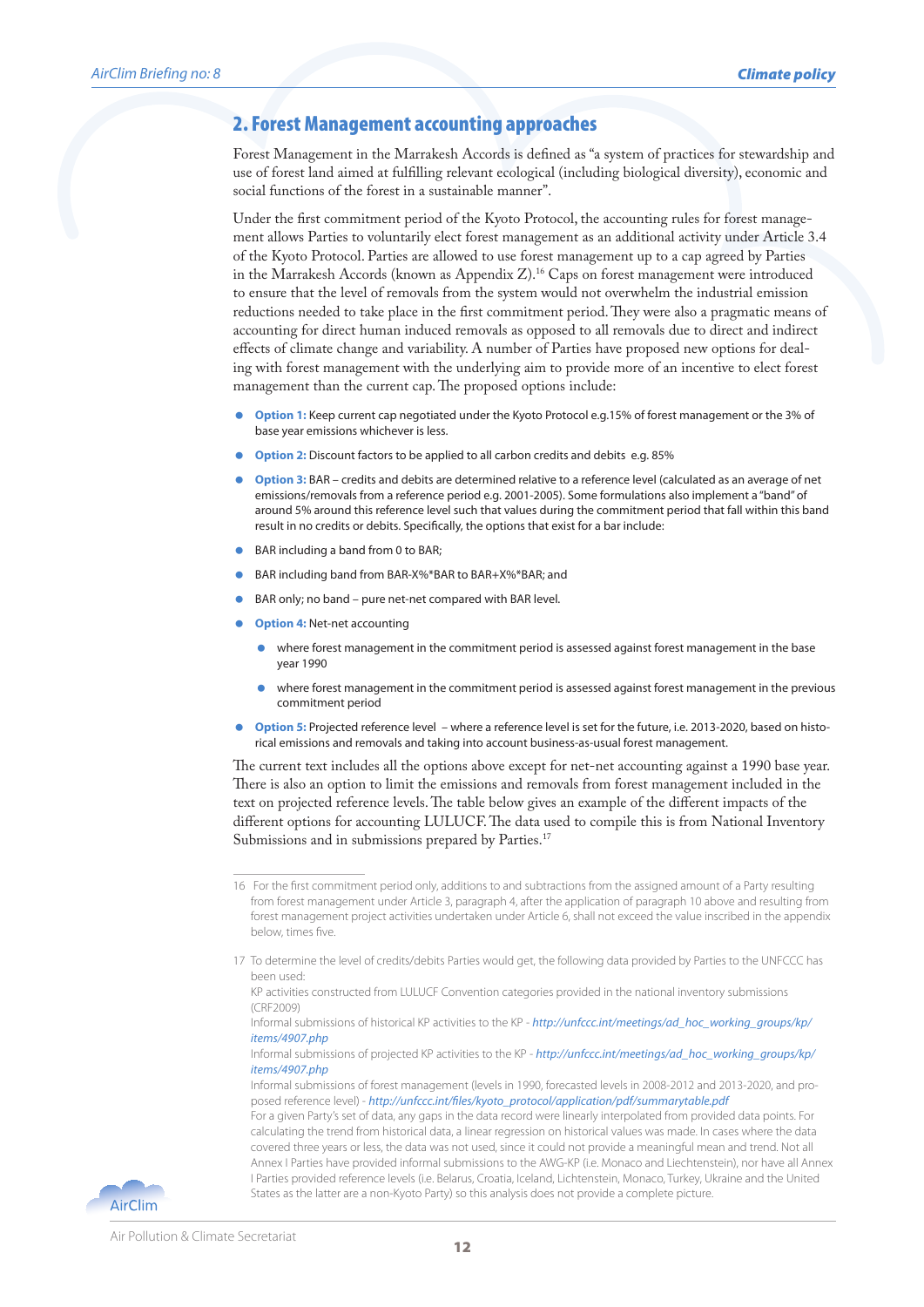| <b>LULUCF Accounting Options credits (-)</b><br>and debits $(+)$                                              | <b>LULUCF accounting over</b><br>2013-2020 (MtCO <sub>seq/yr)</sub> | <b>LULUCF accounting</b><br>relative to 1990 emis-<br>sions excl. LULUCF (%) |
|---------------------------------------------------------------------------------------------------------------|---------------------------------------------------------------------|------------------------------------------------------------------------------|
| Continuation of current KP LULUCF rules – with cap on<br>mandatory forest management                          | $-340$                                                              | $-1.8%$                                                                      |
| Discount factor on forest management 85% + KP rules<br>for other I UI UCF activities                          | $-320$                                                              | $-1.7%$                                                                      |
| Net-net accounting for forest management against<br>1990 base year + KP rules for other activities            | $-460$                                                              | $-2.5%$                                                                      |
| Net-net accounting for forest management against 1st<br>$CP$ as base period $+$ KP rules for other activities | $-110$                                                              | $-0.6%$                                                                      |
| Bar for forest management with a $+/-$ 5% band against<br>$2001 - 2005$ base period + KP rules for activities | 60                                                                  | 0.3%                                                                         |
| Land based approach                                                                                           | $-830$                                                              | -4 4%                                                                        |

#### Table2: LULUCF Accounting options aggregate Annex I debits/credits and as a percentage relative to 1990 emissions.

*Source: PRIMAP, 2010* 

In December 2009, Annex I Parties provided information to the UNFCCC on proposed forest management reference levels. Prior to this many Parties' positions on LULUCF accounting were found in the submissions they had prepared to the AWG-KP. Most Annex I Parties provided reference levels based on projections: 2013-2020.18 Only four countries provided alternative reference levels for forest management:

- **Japan current rules gross-net accounting**
- Norway net-net accounting compared to 1990
- Switzerland reference level set at average 2001-2005
- Russian Federation gross-net accounting with no artificial cap.

Since then, Switzerland has updated their reference level consistent with a projected reference level and the EU has updated 14 of their member states reference levels. Those countries who have chosen a projected reference level The new reference levels can be found in the latest version of the text: FCCC/KP/AWG/2010/CRP.2.

The table below shows a picture of the possible credits or debits for aggregate Annex I as a result of using reference levels for forest management for those that provided data (a number of Annex I countries have not provided data). If the forest management projections for 2013-2020 provided by countries along with their reference levels are used, then the majority of countries who selected a projected reference level have no debits or credits from forest management i.e. zero because their reference level equals their projections. As an aggregate for Annex I countries the resulting LULUCF accounting for Annex I in aggregate is roughly 340 MtCO<sub>2</sub>eq in credits. However if we use the PRIMAP composite dataset (this is the same as used to estimate accounting in Table 2), the resulting LULUCF accounting for Annex I in aggregate is much larger, roughly 850 MtCO<sub>2</sub>eq in credits. As an exercise of what could happen if projected references levels were adopted, based on historical data we also project purely statistical levels of forest management i.e. the average and the linear trend. The credits and debits of these options are also shown in Table 3 below in both  $\text{MtCO}_2\text{/eq/yr}$  and relative to 1990 emissions. Figure 1 shows the aggregate Annex I historical emissions/removals from forest management, the projected reference levels and the average and linear trend to see what would happen based on different assumptions.

<sup>18</sup> Summary of Annex I proposed forest management reference levels can be found here: *http://unfccc.int/files/kyoto\_ protocol/application/pdf/summarytable.pdf* 

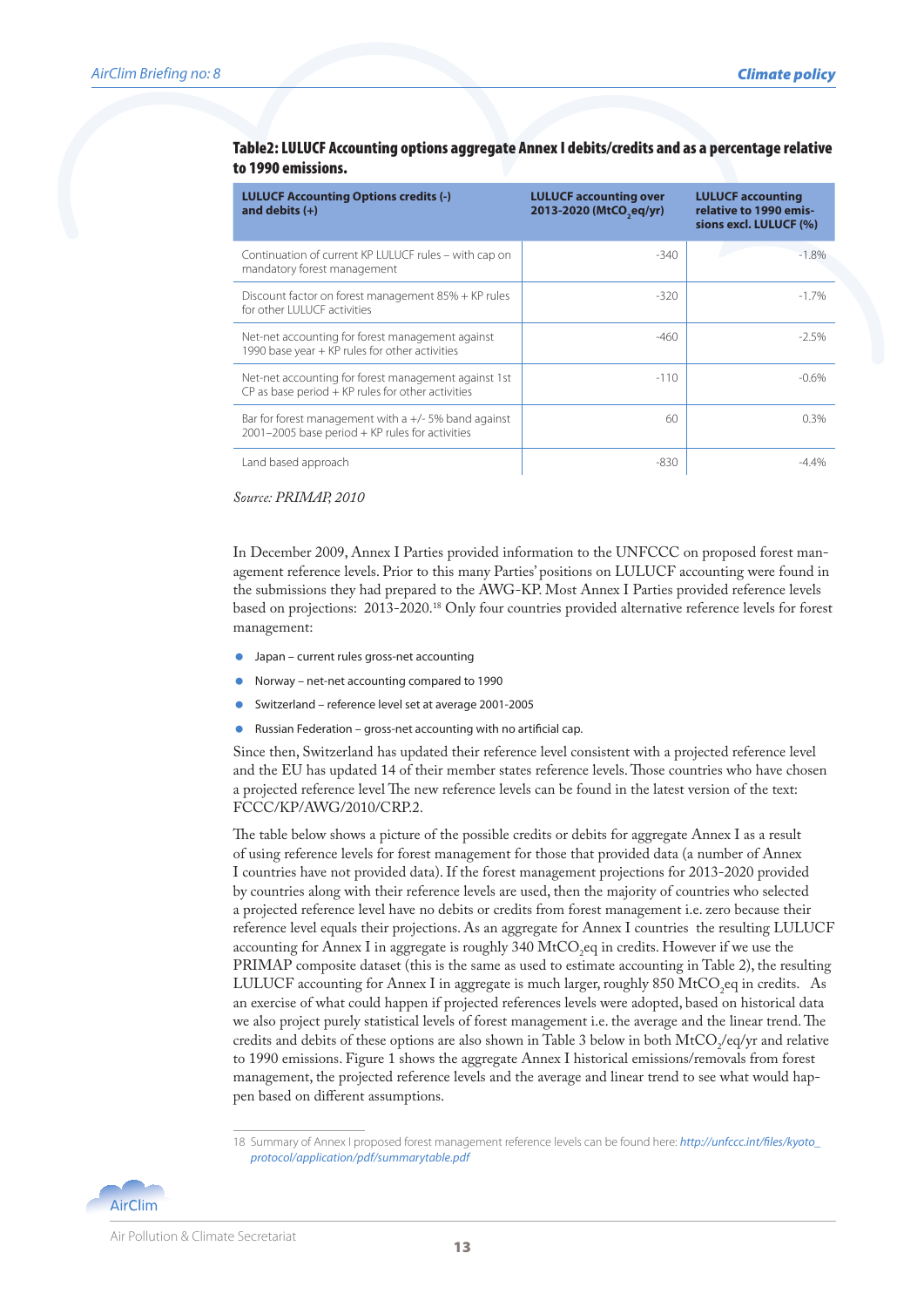#### Table 3: Projected forest management reference levels. Aggregate Annex I debits/credits and as a percentage relative to 1990 emissions.

| Forest management accounting* if forest<br>management in the commitment period is<br>equal to:                                                                     | <b>Forest management</b><br>accounting (credits(-)/<br>$debits(+)$<br>over 2013-2020<br>(MtCO <sub>seq/yr</sub> ) | <b>Forest management</b><br>accounting (credits (-)/<br>$debits(+))$<br>relative to 1990 emissions<br>excl. LULUCF (%) |
|--------------------------------------------------------------------------------------------------------------------------------------------------------------------|-------------------------------------------------------------------------------------------------------------------|------------------------------------------------------------------------------------------------------------------------|
| Forest management reference level provided by<br>Parties from December 2009 - May 2010 (Projected<br>reference levels which equals forecast gives zero<br>credits) | $-340$                                                                                                            | $-1.8%$                                                                                                                |
| Party projections submitted informally through the<br>KP up to November 2009 where available or other-<br>wise historical trend (same data as used in Table 2)     | $-850$                                                                                                            | $-4.5%$                                                                                                                |
| Average Party's historical emissions/removals<br>based on both CRE2009 and submissions                                                                             | $-650$                                                                                                            | $-3.5%$                                                                                                                |
| Linear trend of Party's historical emissions/removals<br>based on both CRE2009 and submissions                                                                     | $-940$                                                                                                            | $-5.0%$                                                                                                                |

*\* for those countries that did not submit reference levels we continued to account for FM using the current KP rules . Source: PRIMAP, 2010* 

#### Figure 1: Aggregate Annex I reference levels with historical emissions; average and linear trend.



**Annex I** 

*Source: PRIMAP, 2010*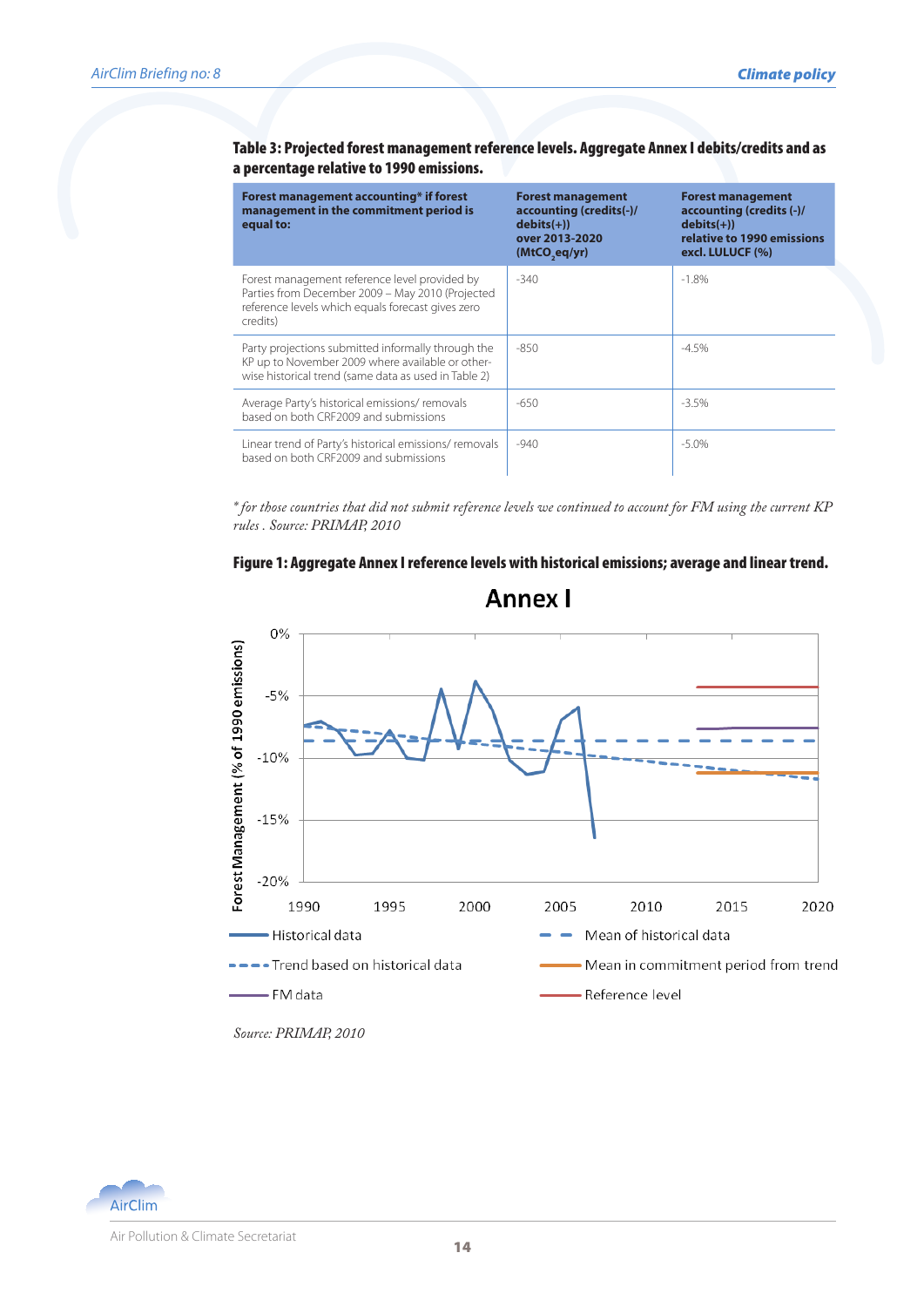Key issues for consideration:

- Whether the levels proposed by Parties reflect the desired level of mitigation. If a level in the direction of higher emissions is proposed for the reference level, then a Party receives a larger credit (or lower debit) for the same level of action in the commitment period, which would then increase the level of allowed emissions.
- What is the data behind these reference levels is business as usual forest management merely being rewarded?
- Do these reference levels contain all LULUCF sources, for example what happens if soils turn into a source? Currently soils do not have to be accounted if they are a sink, but if they turn into a source, how will they be included?
- How are force majeure events included or excluded from projected reference levels? Currently some Parties remove all natural disturbances (as is the case with Canada) and others exclude only major force majeure events (as do some EU countries and Switzerland). There is no consistent approach used here by all Parties
- How are Harvested Wood Products included or excluded from projected reference levels?
- Australia has proposed setting and agreeing reference levels by 2011, what are the impacts of not agreeing the LULUCF rules on the Annex B targets for the second commitment period and how will it be ensured that there is no gap between commitment periods?

#### 3. Natural disturbances/Force majeure

Due to the potential large emissions from natural disturbances, Parties are trying to address ways to exclude these extraordinary emissions or force majeure events from the accounting system. Because of the unique characteristic of forests – non-permanence – sinks can turn into source and vice versa. This is not only due to human interventions but also climate change itself which is having a devastating impact on the land use carbon pools – not only above ground biomass, but below ground such as soils. Including the LULUCF sector in a legally-binding accounting system raises a number of questions around compliance risk and a countries ability to meet its emission reduction commitment.

To a certain extent, methods already exist to average out natural disturbances. A five year commitment period allows Parties to average out their natural disturbances over these five years. However because the inter-annual variability of forests is so high, the compliance risk still exists even between these subsequent commitment periods.

Force majeure has been defined in the text as: "for the purposes of this decision, extraordinary events or circumstances, defined as those events or circumstances whose occurrence or severity was beyond the control of, and not materially influenced by, a Party [and whose associated total annual greenhouse gas emissions by sources and removals by sinks are a minimum of  $[X \text{ per cent}][Y \text{ to } 5 \text{ per cent}]$  of the total national emissions included in the base year]."19

There are two options for addressing force majeure in the negotiating text: to delete the section or to allow Parties to select a minimum range (or threshold) from which carbon stocks on land can be excluded or carried over to subsequent commitment periods. A key question also relates to when the land re-enters the accounting system and if this is based on  $CO_2$  emissions alone or the entire greenhouse gas emissions. If Parties are allowed to exclude all GHG in the definition of a force majeure event, it seems questionable as to why they would not wait for the land to come back to its GHG and carbon stocks prior to the event.

Furthermore, as mentioned previously some Parties have excluded natural disturbances in setting their projected reference levels. Figure 2 below shows an example of this for Canada. The green lines are Canada's emissions/removals from forest land remaining forest land (Convention reporting used as a proxy for Kyoto forest management activity). The black line above are the emissions from natural disturbance events and the red line below shows historical emissions/removals without natural disturbances. Canada has set their reference level based on their historical emissions/removals without natural disturbances. The sink forecasted by Canada for the years 2013-2020 is much smaller than the trend of forest management emissions/removals excluding emissions from natural disturbances would suggest.

<sup>19</sup> See page 28 of Consideration of further commitments for Annex I Parties under the Kyoto Protocol Draft proposal by the Chair FCCC/KP/AWG/2010/CRP.2

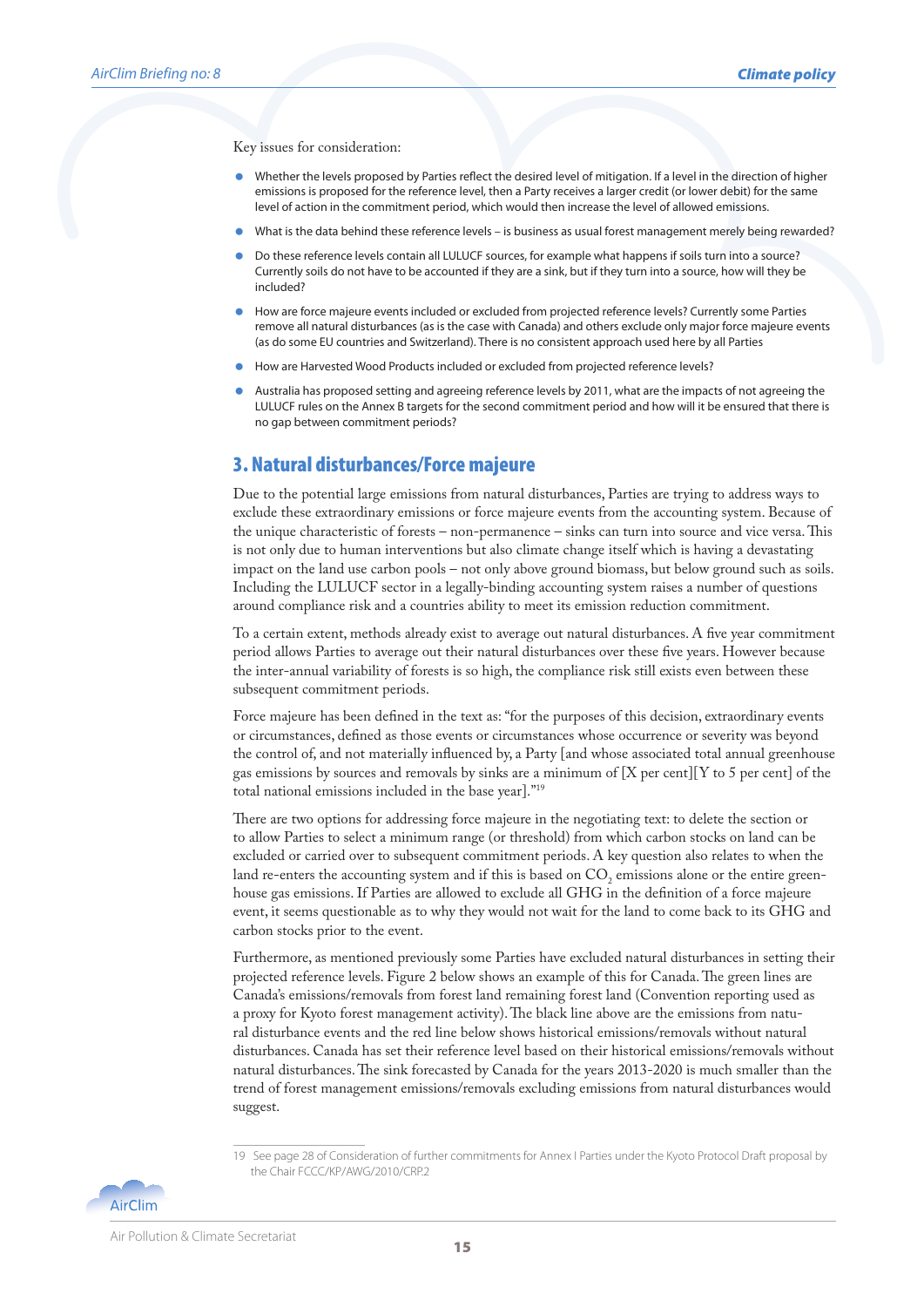Figure 2. Forest management data submitted by Canada to UNFCCC in September and November 2009, respectively. Source: PRIMAP

#### Box 2. Proposals from Parties to address natural disturbances:

**Carry-over system:** Instead of exempting emissions from natural disturbances from their accounting, Parties could average out over several accounting years and/or commitment period. This may decrease the willingness to accept ambitious commitments in later periods, however it could include obligation on countries to reduce emissions through other means such as deeper target. In this way you can close the accounting system – but not in a temporal way. Combined with an expert review and decision by the COP/MOP this would ensure proper scrutiny by Parties as well as implying a risk to bring a natural disturbance event into the COP/MOP decision process.

**Temporary exclusion from the accounting of areas subjected to natural distur-**

**bances:** Land areas affected by natural disturbances would be temporarily excluded from accounting, excluding both emissions and subsequent removals. A variation of the proposal suggested is to allow Parties to choose whether to include or exclude in their accounts emissions and subsequent removals on lands subject to a major natural disturbance event. (Proposal by Tuvalu)

**Force majeure with a threshold limit** (Proposal by EU). If there is a threshold level by which emissions are not included, then Parties can only account for sinks after the level from before the natural disturbance event has recovered. This would give an incentive not to lose the stock exists.

**Discount factor** (Proposal by Switzerland). Discount factor would need to be applied symmetrically to both accounting of emissions and removals. The benefits of this proposal are that there is a symmetrical discounting with no need to carry-over emissions into the next commitment period or waiting for a time-out. The negatives may be that it discounts both the debits as well as the credits.

#### Key issues for consideration:

- Whether the definition for 'force majeure' is accurate to describe an extreme natural disturbance event?
- Whether the review process to not allow Parties not to account for emissions is adequate?
- Removing emissions from the accounting system requires that future commitment periods will continue to exclude them and increases the complexities in accounting the LULUCF sector.
- No sink should be counted until the whole stocks, at the national level, recovers to the GHG level and carbon stock prior to the event.

#### 4. Land based approach

Proposals have been made by some Parties to adopt a land based approach to LULUCF which accounts for all the reporting categories within the Convention. A land based approach would replace the activity based accounting of the current Kyoto Protocol system and would include the IPCC reporting categories: forest lands, croplands, grazing lands, wetlands, settlements and other lands indirectly by covering the whole LULUCF sector.

Proposals by some Parties to move towards a net-net accounting system (Australia, Norway and Switzerland<sup>20</sup>) are being raised as an option to move towards a land based approach by the third commitment period. There is also a paragraph in the decision text (para 5 and 6) which sets up a SBSTA work programme to explore ways to move towards a more comprehensive approach by COP/MOP8 in 2012.

**AirClim** 

<sup>20</sup> Australia 2009 Text to be included in the Draft conclusions proposed by the Chair. (FCCC/KP/AWG/2009/L.3) 24 April 2009, FCCC/KP/AWG/2009/MISC.11; Norway 2009 Contact group on scale of emission reductions by Annex I, Bangkok AWG-KP10, 7 October 2009; and Switzerland 2009 Submission on Possible Options for Consideration Relating to Land-Use, Land-use Change and Forestry, 16 February 2009, FCCC/KP/AWG/2009/MISC.5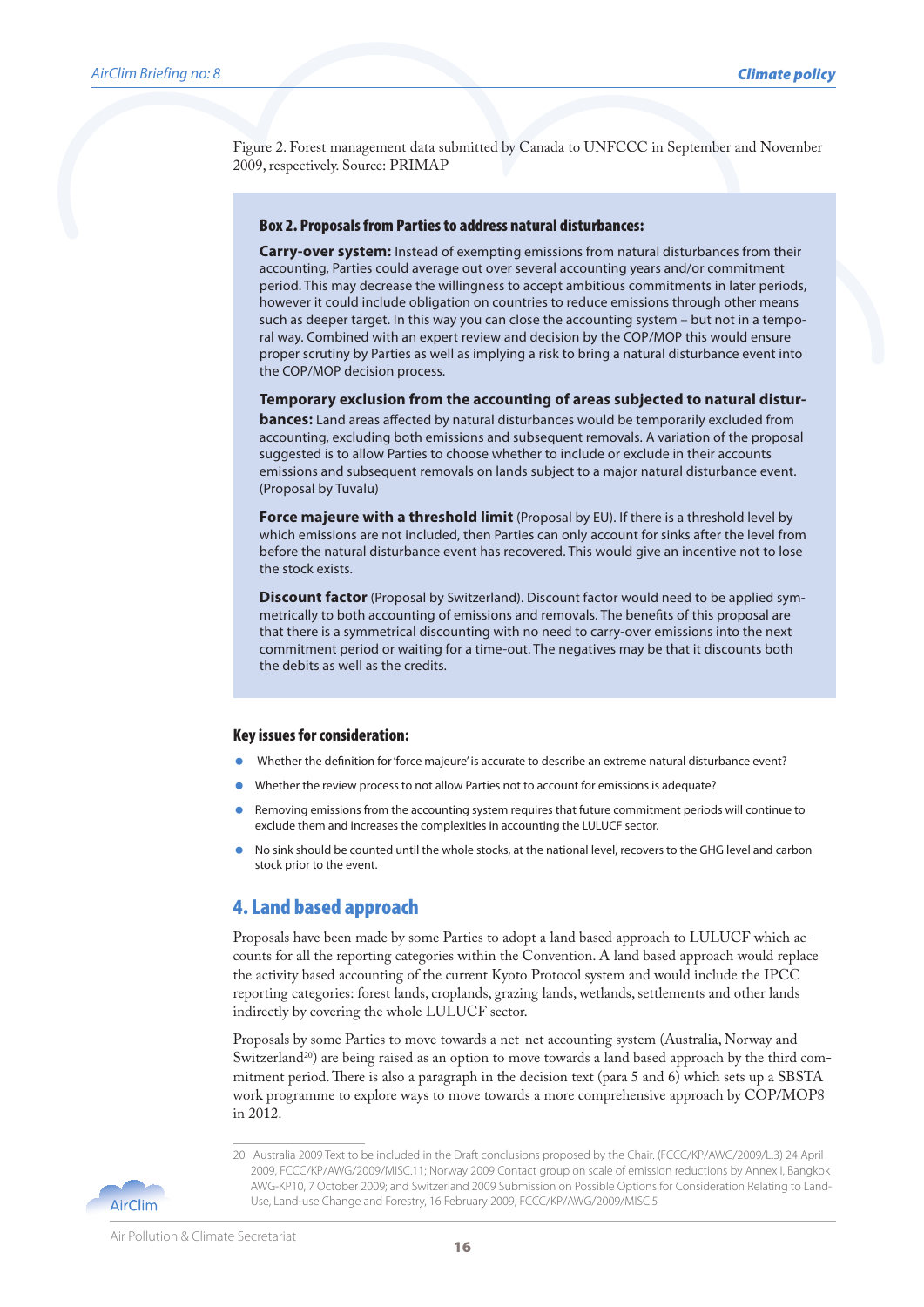A net-net accounting system may increase the incentive to reduce emissions and increase removals as all changes are included. However, the risk is for Parties where natural disturbances can cause large fluctuations. The net-net approach is not suitable to factor our large annual fluctuations caused by natural disturbances. It can be used to factor out indirect and non-anthropogenic effects when the natural and indirect human-induced effects are the same in the base year and in the commitment period. However, under a changing environment caused by climate change this approach may have limitations.

For some countries moving to a land based approach is very difficult. For example: Canada have stated that they cannot fully quantify land use and land use change at the national scale and considerable improvements in scientific understanding are still needed to assess the anthropogenic impacts of some land types (e.g., wetlands, settlements).21 The EU have also stated that whilst reporting methods exist under the UNFCCC, significant further effort will be necessary to improve the practices and methods to increase the uncertainties. They also recognised that the compliance risk for some Parties is likely to substantially increase.<sup>22</sup>

Currently CAN supports a move to more "fuller accounting" however, there are some groups which support a land based approach and others that do not.

Key issues to consider:

- Does a land based approach, due to issues of major uncertainties, lead to a significant reduction in the transparency of commitments.
- Does a land based approach diminish the verifiability and the implementability of the legally binding commitments?

#### 5. Clean Development Mechanism and LULUCF

The purpose of CDM (Article 12) was to generate investment in developing countries, especially from the private sector, to enhance the transfer of environmentally friendly technologies and thus promote their sustainable development. However, even though some NGOs argued against the inclusion of sinks projects – afforestation and reforestation were included as forestry projects in the CDM.23 There was a strong push by some Parties to include 'avoided deforestation' in the CDM, however, there were many problems. These had to do with the project-based activities being intrinsically subject to leakage, baseline uncertainties (what would deforestation have been in the absence of projects) and the effect of reducing investments in reducing emissions in industrial sectors, without a corresponding unambiguous benefit to overall greenhouse gas reductions. For these and other reasons, avoided deforestation was not included in the Kyoto Protocol or the CDM and hence from the carbon market.

NGOs believe that the CDM is inherently limited because it does not reduce developed countries greenhouse emissions – but merely inflates the assigned amount of a Party. The use of CDM sinks activities is limited – up to 1 per cent of the Party's emissions in its base year for each of the five years of the commitment period.

Some Parties such as New Zealand<sup>24</sup> have actively pushed for changes in the CDM rules including raising the limit of CDM activities, including additional CDM activities and revising the liability for AR projects to address non-permanence.

24 New Zealand 2009 A Submission to the Ad-Hoc Working Group on Further Commitments for Annex I Parties under the Kyoto Protocol (AWG-KP) Land Use, Land Use Change and Forestry 15 February 2009 FCCC/KP/AWG/2009/MISC.5



<sup>21</sup> Canada 2009 Canadian experience and perspective on Article 3.4 activities presentation at the Annex I sink experts informal workshop March 13, 2009, Dublin, Ireland, *http://www.coford.ie/iopen24/pub/workshop-Canada1.pdf*

<sup>22</sup> EU Commission (2009) Towards a comprehensive climate change agreement in Copenhagen - Extensive background information and analysis, Part 1, *http://ec.europa.eu/environment/climat/pdf/future\_action/ part1.pdf*

<sup>23</sup> The modalities and procedures of CDM projects which relate to A/R in the first commitment period are found in decision FCCC/CP/2003/6/Add.2.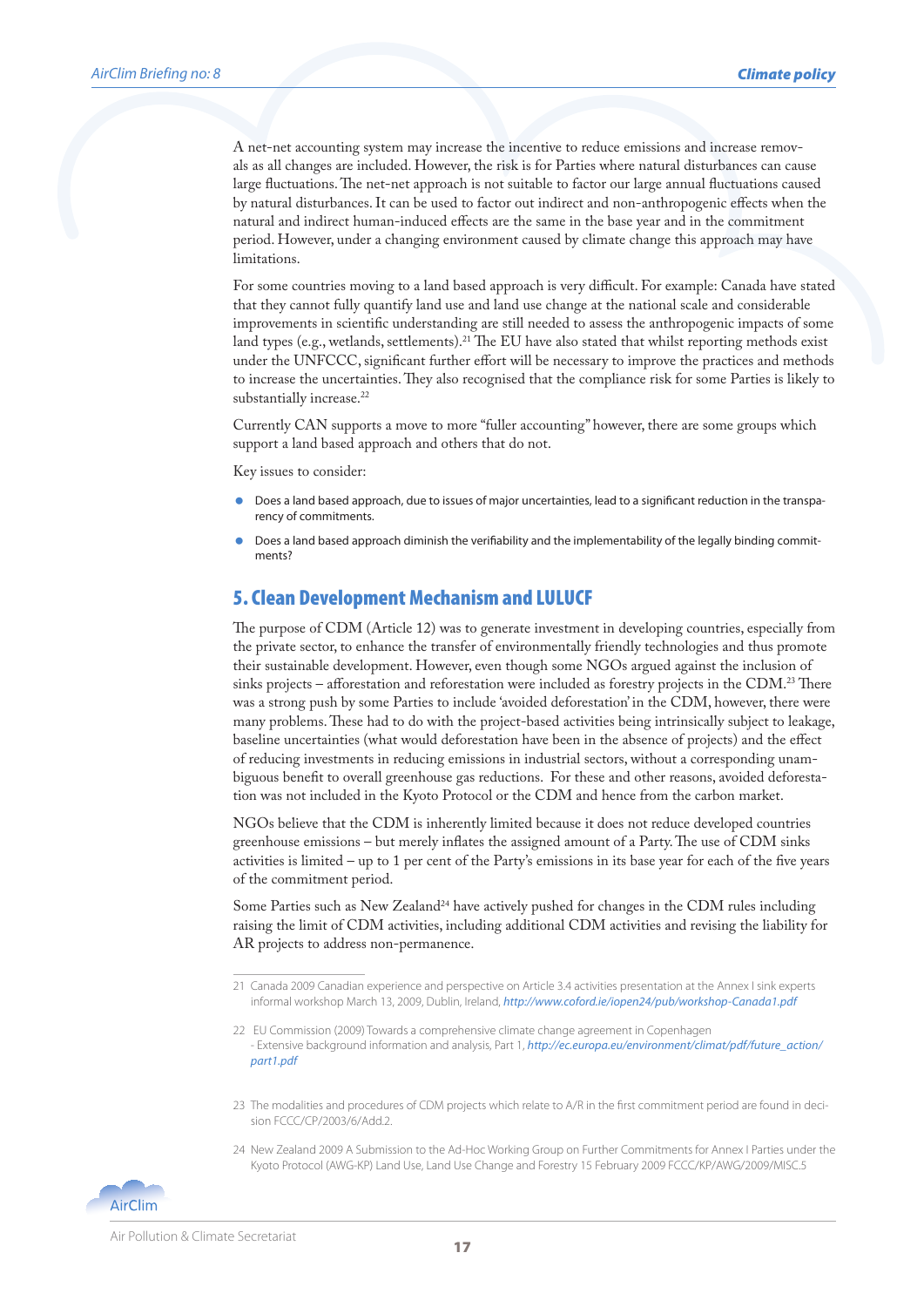Currently the decision text (para 8 and 9) agrees to discuss this in future sessions of the COP/MOP and requests SBSTA to develop and recommend modalities and provisions for alternative approaches to address non-permanence for example by who takes liability for reversals (currently it is Annex I parties) insurance, buffers and credit reserves.

#### 6. Others

#### Debit Credit Rule

The debit-credit rule (paragraph 4 of the Annex to Decision 16/CMP.1, was proposed by New Zealand during the Marrakesh Accords negotiations. This rule ensures that the lowest accountable emissions and removals will be zero for this unit of land. The rule states: *"For the first commitment period, debits resulting from harvesting during the first commitment period following afforestation and reforestation since 1990 shall not be greater than credits accounted for on that unit of land."*

This rule provides no incentive for countries to reduce emissions from harvesting, but allows Parties to fix the accounting rules, with their own unique problems.

In such a case the lowest accountable emissions and removals will be zero for this unit of land.

#### Length of Accounting period

Proposals have been made calling for longer commitment periods to provide greater flexibility to account for LULUCF and to manage the growth harvest of the forestry sector. Whilst extending the Kyoto commitment periods may be beneficial for the LULUCF sector, it would fundamentally change the policy context of the Kyoto Protocol and have impacts for other sectors. An extension beyond five years in each commitment period would:

- Weaken the political accountability for compliance with agreements as the commitment period would extend beyond the normal political cycle of most Governments in the Annex I group;
- Weaken and damage the ability to improve emission reduction pathways incrementally over time as the science and political context determines; and
- Would not necessarily resolve the LULUCF variability.

The repercussions of extending the commitment periods whereby Parties do not comply with emission reduction targets could be detrimental to the climate system, therefore no change to the length of the commitment periods is recommended. Currently the reference levels being discussed include the option for an 8 year commitment period even though this has not been agreed by all Parties. This is evident in the setting of reference levels of 2013-2020 rather than 2013-2017.

# V. What are the problems with Harvest- ed Wood Products

A number of countries have proposed including Harvested Wood Products (HWP) in the second commitment period LULUCF accounting rules. Currently, there are only three Annex I countries who report data on HWP, therefore it has been difficult to quantify the effects of this extra sink potential on the Annex I Parties. The current proposal in the non-paper looks at accounting based on two approaches by Parties:

**Option 1: Delete the HWP section** 

**Option 2:** Continuing using the current IPCC default approach or if a Party choose allow for voluntarily accounting under the production approach (see below description).

Harvested Wood Products were excluded from the Kyoto accounting in the first commitment period for a range of reasons as the assumption was made that carbon stock decreases are released to the atmosphere. The issue is that considerable stocks of carbon transition to various wood product "pools,"

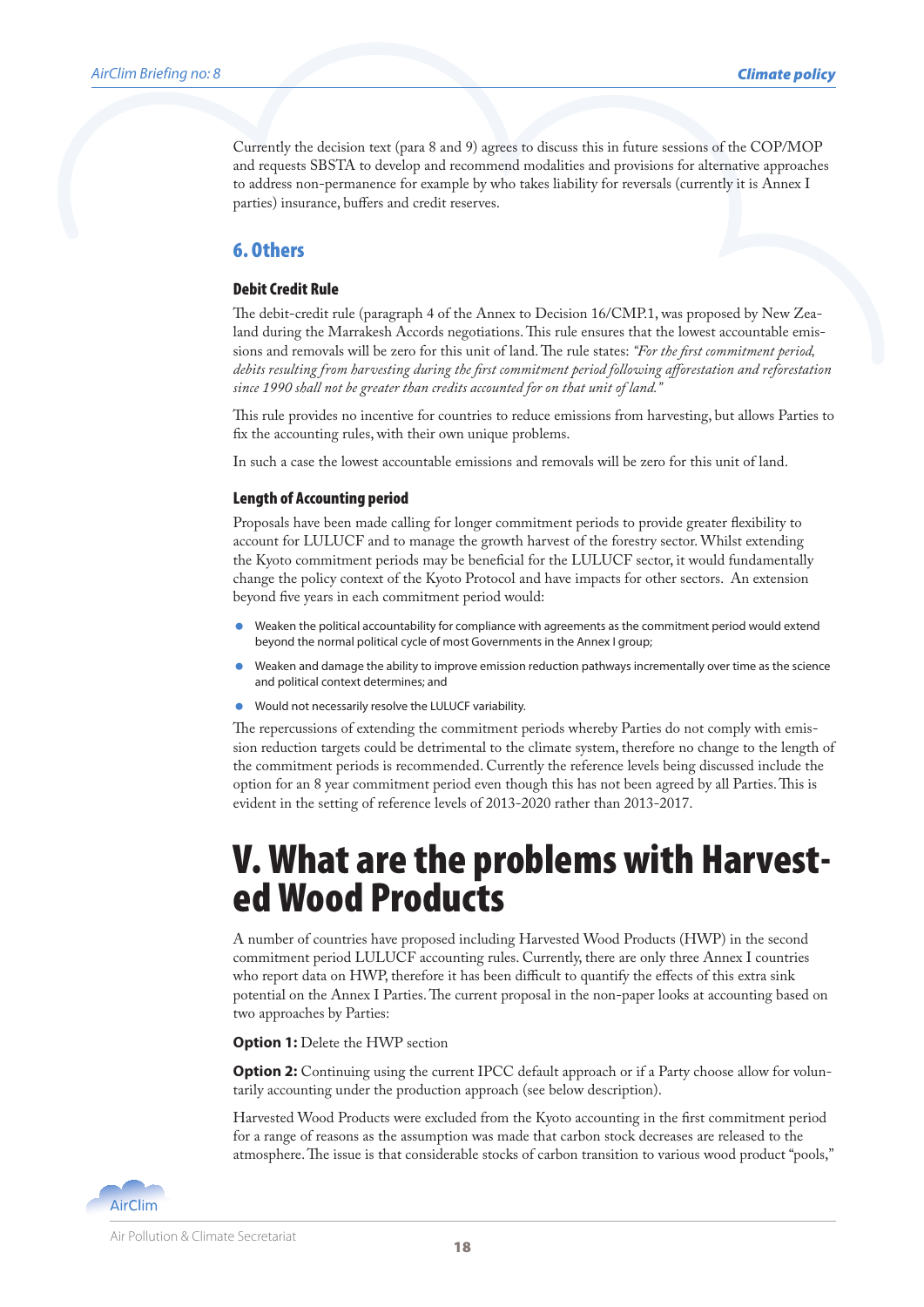some of which may have long residence times (e.g. construction materials). Material deposited in large landfills may have residence times well over  $100$  years, however  $\mathrm{CO}_2$  in paper products is returned to the atmosphere in as little as three years. An additional problem was reported in coded terms in the 2006 IPCC Guidelines for National Greenhouse Gas Inventories where it was found that "The approaches that have been identified are mutually exclusive in the sense that a global or regional estimate of annual HWP Contribution would only be correct if all the different countries provided estimates using the same approach."<sup>25</sup> A number of Parties are advocating that post-2012 accounting for commitments include wood product pools as the IPCC's 2006 GPG have outlined a number of accounting methods.

Harvested Wood Products should continue to be excluded in the second commitment period of the Kyoto Protocol. No workable, consistent and comprehensive approach to this pool has been adopted, other than assuming that all carbon removed from the landscape is promptly emitted. Accounting for additions to the pool of wood products without accounting for emissions from the entire pool is unacceptable and could incentivize increased harvesting and thus encourage unsustainable logging. HWP should not be included in the second commitment period.

#### Box 3. Description of proposals to account for Harvested Wood Products

Current IPCC default approach: only the net changes in forest carbon stocks is account for. Emissions from harvests are treated as though they are 100% released as CO<sub>2</sub> to the atmosphere in the year and country of harvest. Carbon storage in wood products is not considered.

**Production approach:** This would estimate the net changes in carbon stocks in the forest(s) and in the wood-products pool due to harvesting, and attribute both to the producing country. Stock changes would be accounted for when, but not where, they occurred. A variant of the production approach is the so-called simple-decay approach, which uses emission factors to account for the decomposition of carbon in HWPs.

**Stock-change approach:** This would estimate the net changes in carbon stocks in the forest(s) and in the wood-products pool. However, changes in carbon stock in forests would be accounted for in the country where the wood was produced, while changes in the products pool would be accounted for in the country where the products were used. These stock changes would be accounted for within national boundaries, where and when they occurred.

**Atmospheric flow approach:** This would account for the net emissions or removals of carbon to and from the atmosphere within national boundaries, where and when emissions and removals occurred. Removals of carbon from the atmosphere due to forest growth would be accounted for in the producing country, and emissions of carbon to the atmosphere from oxidation of wood products would be accounted for in the consuming country.

*Source: UNFCCC Analysis of possible means to reach emission reduction targets and of relevant methodological issues Technical paper 6 August 2008 FCCC/TP/2008/2*



<sup>25</sup> *http://www.ipcc-nggip.iges.or.jp/public/2006gl/pdf/4\_Volume4/V4\_12\_Ch12\_HWP.pdf*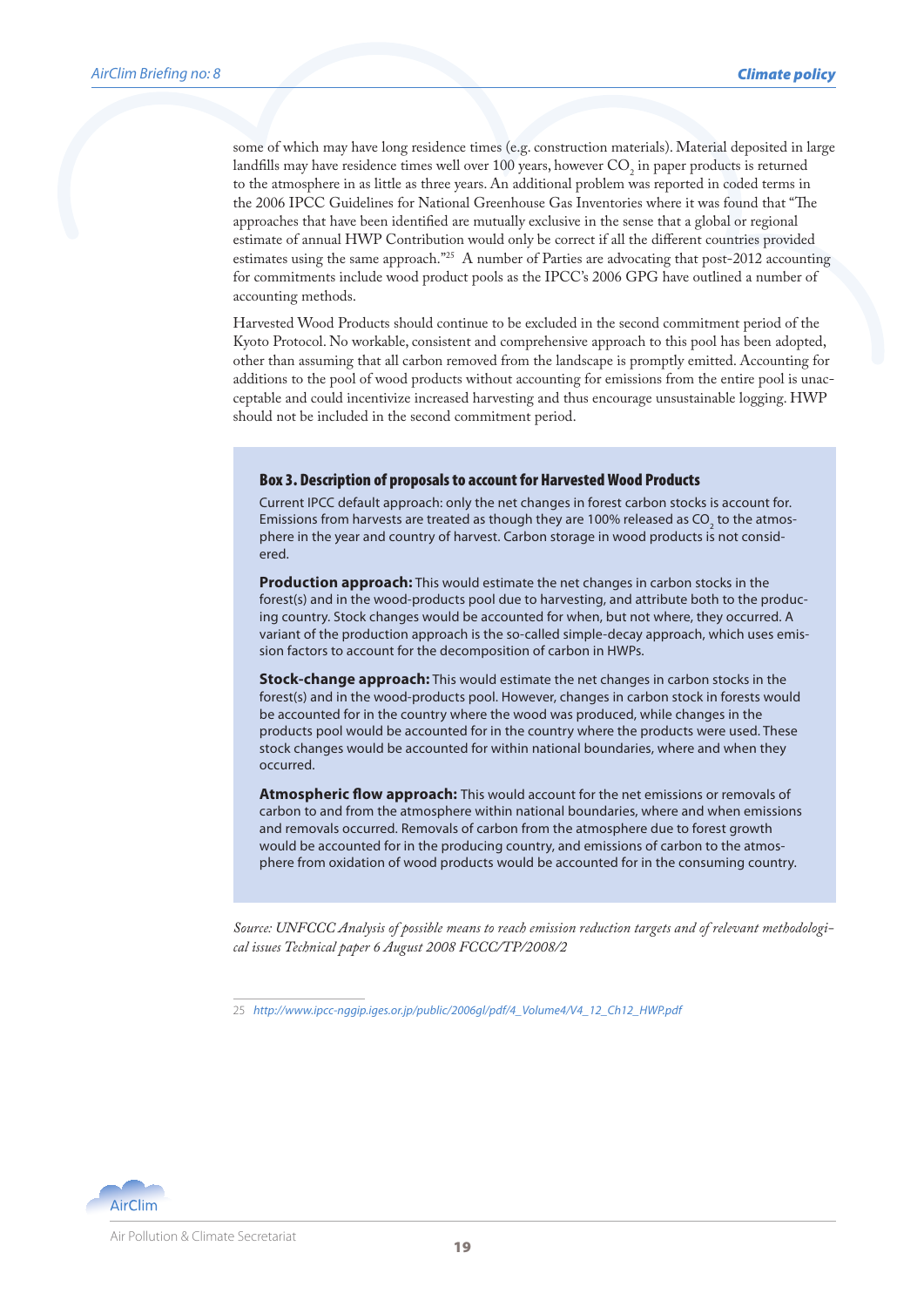#### Key issues to consider:

- Do countries have accurate data for imports and exports of HWPs?
- In the stock-change approach, imports from unsustainable HWPs could result in credits for a Party.
- In the production and simple-decay approaches, exported HWPs would result in credits based on rough assumptions and from activities that the Party would have no influence over. The period of accounting and reporting can have an effect on the calculation of emissions or removals; for example, if only recent years are considered, emissions from the existing HWP pool may be underestimated.
- The atmospheric-flow approach may require modifying the reporting requirements for forests as emissions would be accounted by the consuming country, therefore emissions would need to be tracked.
- Could increase unsustainable practices in the harvesting and use of wood, depending on the approach followed and may increase displacement of emissions.
- Are HWP included or excluded in setting reference levels and what are the implications for this?

### VI. Why do different players act in the way they do?

LULUCF has always been a controversial issue in the negotiations for the Kyoto Protocol and its implementation.26 The issues have revolved around the scale of LULUCF credits relative to commitments and how countries meet their targets i.e. forest or non-forest countries. Negotiations in the second commitment period continue to point towards a bias in accounting for sinks rather than sources. Furthermore, with the interest in HWP and excluding emissions from force majeure events it appears that Parties not only want to account more for sinks, but they don't want to account for some emissions. Parties have continued to develop "fixes" for their particular issues and have even staked their 2020 target on these fixes.<sup>27</sup>

| <b>Annex I Party</b> | <b>Position on LU-</b><br><b>LUCF accounting</b><br>for 2nd commit-<br>ment period                                    | <b>Force majeure</b>                                                                                                                                                                                                                   | <b>HWP</b>                                                                                                                                                                                                                   | <b>Information provided</b><br>to the AWG-KP on<br><b>LULUCF options - Dec</b><br>2009 - August 2010 |
|----------------------|-----------------------------------------------------------------------------------------------------------------------|----------------------------------------------------------------------------------------------------------------------------------------------------------------------------------------------------------------------------------------|------------------------------------------------------------------------------------------------------------------------------------------------------------------------------------------------------------------------------|------------------------------------------------------------------------------------------------------|
| Australia            | Net-net accounting<br>of all KP activities<br>included in the<br>calculation of the<br>AAUs                           | Revise to allow<br>Parties to choose<br>whether to sym-<br>metrically include or<br>exclude from their<br>accounts emissions<br>and subsequent<br>removals on lands<br>subject to a major<br>natural disturbance<br>event <sub>2</sub> | Australia supports<br>New Zealand's<br>proposal that the<br>approach only be<br>applied to wood<br>products harvested<br>from 1 January<br>2013 from lands<br>that are covered by<br>a given Party in a<br>post-2012outcome. | FM - Forecast 2013-2020                                                                              |
| <b>Belarus</b>       | Include wetlands.<br>Supports inclusion<br>of wetland restora-<br>tion and conserva-<br>tion on a voluntary<br>basis. |                                                                                                                                                                                                                                        | Yes                                                                                                                                                                                                                          | Not available                                                                                        |

#### Table 4: Parties positions on key LULUCF issues:

26 Forner, C 2004 LULUCF and climate change, a field for battles? *http://www.joanneum.at/carboinvent/post2012\_/Bird/ Forner\_2004.pdf* and Jung, M 2004 The History of Sinks – An Analysis of Negotiating Positions in the Climate Regime HWWA Discussion paper.

27 New Zealand have stated their 20% reduction target by 2020 is conditional on LULUCF and Russian Federation has stated their range of emission reductions is based on the conditions that LULUCF will contribute to the target.

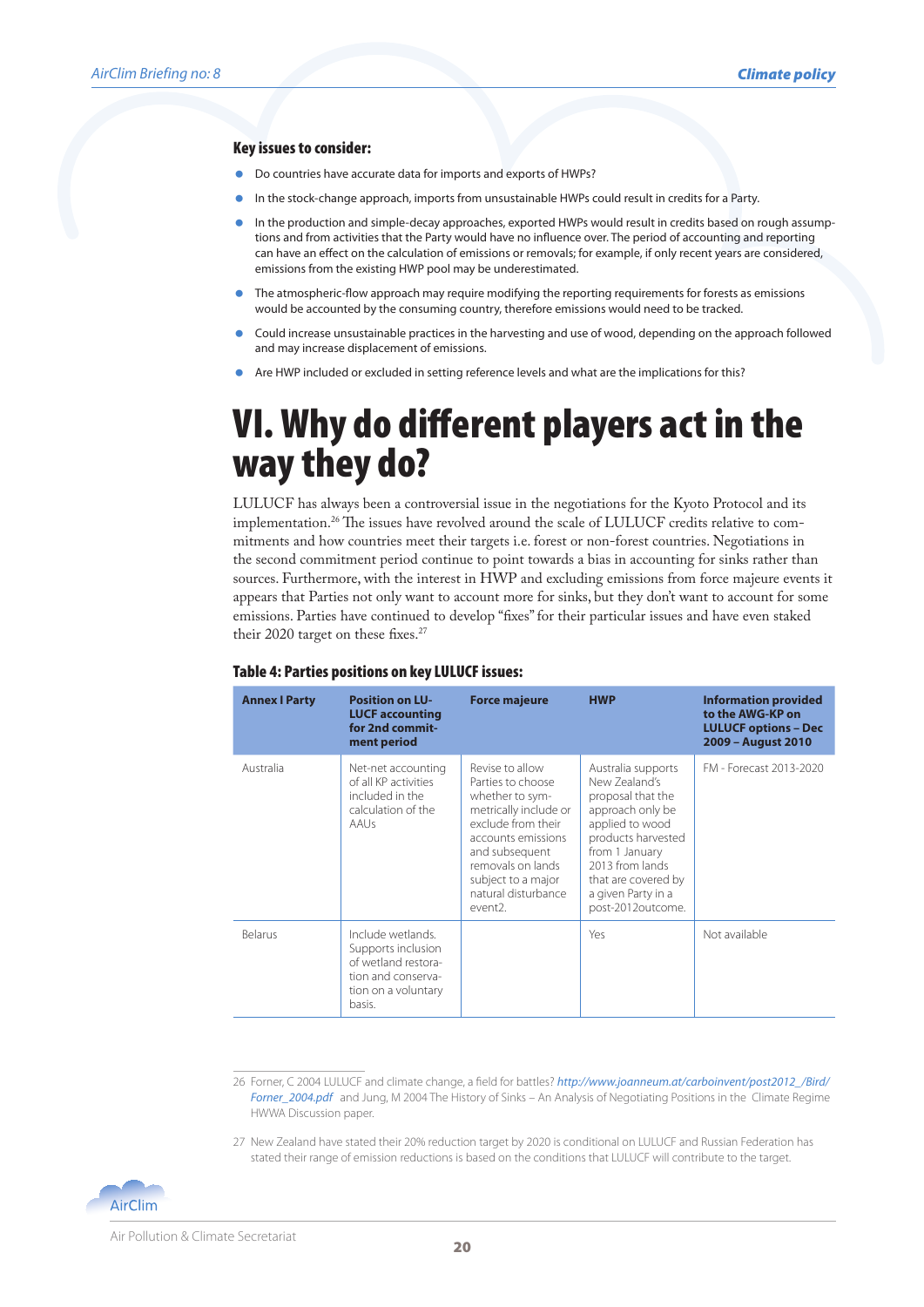| <b>Annex I Party</b>    | <b>Position on LU-</b><br><b>LUCF accounting</b><br>for 2nd commit-<br>ment period                                                                                                          | <b>Force majeure</b>                                                          | <b>HWP</b> | <b>Information provided</b><br>to the AWG-KP on<br><b>LULUCF options - Dec</b><br>2009 - August 2010 |
|-------------------------|---------------------------------------------------------------------------------------------------------------------------------------------------------------------------------------------|-------------------------------------------------------------------------------|------------|------------------------------------------------------------------------------------------------------|
| Canada                  | Net-net accounting<br>with forward looking<br>baseline                                                                                                                                      | Exclude emissions                                                             | Yes        | FM - Forecast 2013-2020                                                                              |
| Croatia                 | No position                                                                                                                                                                                 |                                                                               |            | Not available                                                                                        |
| EU27                    | Current rules with<br>FM BAR option Bar<br>set at average of<br>2001-2005 net emis-<br>sions with a propor-<br>tional 5% band                                                               | Force majeure<br>exclusion                                                    | Yes        | FM - Forecast 2013-2020                                                                              |
| Iceland                 | Include wetlands<br>Gross-net account-<br>ing                                                                                                                                               |                                                                               |            | Not available                                                                                        |
| Japan                   | Current Gross-net<br>accounting rules                                                                                                                                                       |                                                                               | Yes        | FM - Gross-net approach                                                                              |
| New Zealand             | Current rules with<br>FM option. Keep<br>debit-credit rules,<br>equivalent forest<br>(deforestation<br>does not occur a<br>debit if trees planted<br>elsewhere)Forward<br>looking baselines | Force majeure<br>exclusion                                                    | Yes        | FM - Forecast 2013-2020                                                                              |
| Norway                  | Net-net accounting<br>(Land based ap-<br>proach in third com-<br>mitment period)                                                                                                            |                                                                               | Yes        | FM - Forecast 2013-2020                                                                              |
| Russian Federa-<br>tion | Current rules with<br>no cap; also like BAR<br>to zero<br>Remove plantations<br>from forest defini-<br>tion                                                                                 |                                                                               |            | FM - Gross-net approach<br>no caps                                                                   |
| Switzerland             | Forest management<br>calculated with<br>net-net accounting,<br>using the first com-<br>mitment period as a<br>base period                                                                   | Discount factor<br>on all KP activities<br>to address natural<br>disturbances | Yes        | FM - Average 2001-2005<br>(Dec 2009)<br>FM - Forecast 2013-2020<br>(August 2010)                     |
| Ukraine                 | Gross-net account-<br>ing                                                                                                                                                                   |                                                                               |            | Not available                                                                                        |
| <b>USA</b>              | Land based ap-<br>proach                                                                                                                                                                    |                                                                               |            | Not available                                                                                        |

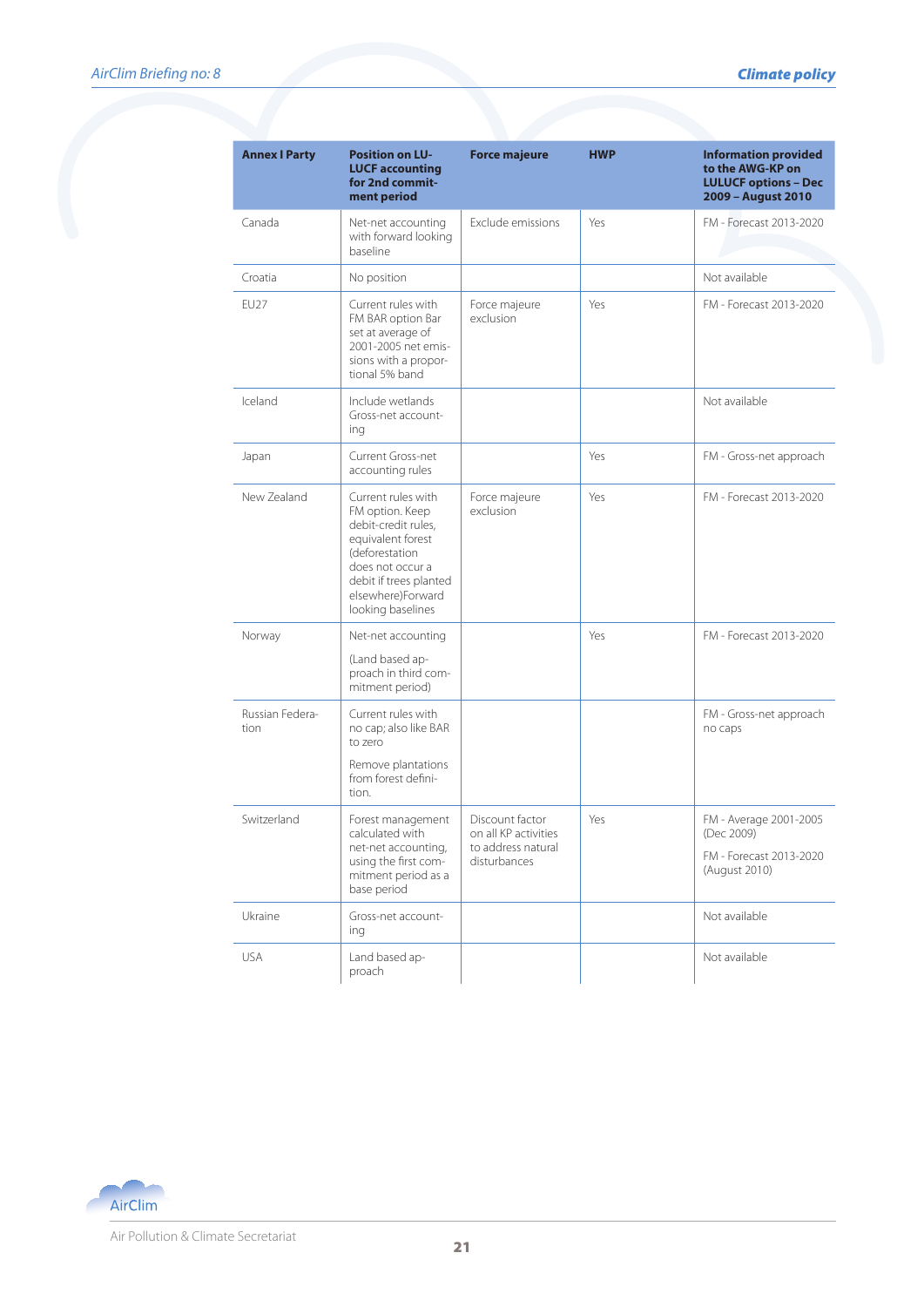### VII. Are there different rules for Annex I and non-Annex I countries?

With the discussion on reducing emissions from deforestation and forest degradation (REDD) focused on both policy and methodological issues, Parties have often said that the rules for REDD in non-Annex I countries should not be tougher than those set in Decision 16/CMP.1 for Annex I countries. One of the major differences between Annex I and non-Annex I is that actions on REDD should voluntary.

REDD, now called REDD+, refers to policy approaches and positive incentives on issues relating to reducing emissions from deforestation and forest degradation in developing countries; and the role of conservation, sustainable management of forests and enhancement of forest carbon stocks in developing countries.

While definitions for deforestation are included in Decision 16/CMP.1, definitions for forest degradation; conservation, sustainable management of forests and enhancement of forest carbon stocks are yet to be defined. Furthermore, do the current definitions of forests apply to non-Annex I countries or will Parties attempt to make a new definition?

#### Baselines or reference levels

The setting of targets and baselines must ensure that the commitments require real deforestation emission reductions and do not provide incentives to increase the rates of deforestation before the system starts. All national forests and forest-related ecosystems in the country should be included, as well as both government and privately owned land. Establishing credible baselines for reduced deforestation is likely to be difficult because of poor monitoring and data in many countries. Adopting a conservative approach to establishing country-specific baselines, below which emissions reduction credits are issued, is key. The baseline chosen should require that the country make an appropriate amount of effort to reduce its own emissions before it starts to receive any credit for its efforts. However, mechanisms must be put in place to reduce the risk of exceeding, at some point in the future, an internationally agreed upon baseline.

There are two approaches to establishing a baseline: reference baselines based on historical deforestation rates and reference baselines based on projections. However, agreeing on what an acceptable rate of deforestation would be for any one country and how historical baselines could ensure appropriate involvement by countries with low rates of deforestation will be difficult. Neither approach is ideal, although a well established historical baseline is by far preferred for the first post 2012 period on the basis that we can be sure that emission reductions are real. Projected baselines should not be supported in the first post 2012 period as they are essentially aimed at a system of generating "avoided" deforestation credits: reductions from historical levels produce an unambiguous benefit. This also links in to whether Annex I countries are allowed to use projected reference levels to account for forest management, if this is the case, then using projected baselines for non-Annex I countries will likely follow.

#### Monitoring, Reporting and Verification

Any arrangement must ensure that there is rigorous, solid and reliable monitoring and verification procedures. At present adequate monitoring, reporting and verification of tropical deforestation is not being done. Whatever system is adopted, consistent monitoring systems that meet a set of international standards agreed to by Parties will need to be established in developing nations to ensure the integrity of emission reductions from deforestation. Monitoring, reporting and verification requirements will need to increase in stringency if options to move to a carbon market are considered.

#### Accounting

Some Parties have suggested that whatever methodological approach is selected it should ensure that only the carbon losses (known as gross emissions) from deforestation are taken into account in the

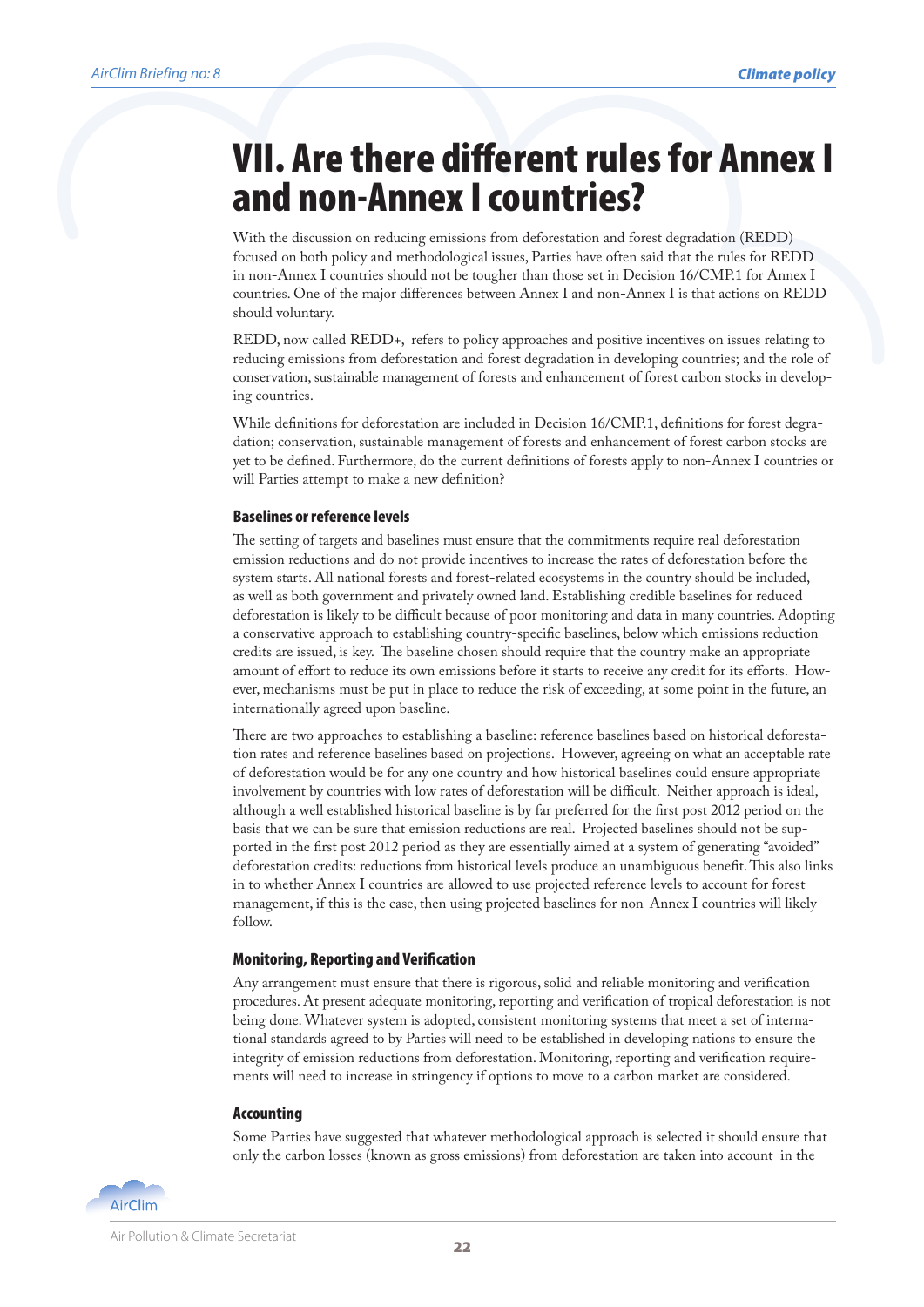estimation of emissions and not any potential carbon gains (known as net emissions) resulting from subsequent land uses. However, with the expansion to REDD+ it looks to become more like an Annex I LULUCF approach where both emissions and removals are accounted which means that the incentives to reduce emissions from deforestation (which was the main aim of the agenda initially) may be reduced. Furthermore, similar to discussions to move Annex I to a more comprehensive accounting approach, the same idea has been raised for non-Annex I countries.<sup>28</sup>

## VIII. Conclusions and recommendations

It is clear that some incremental improvements to the Kyoto LULUCF accounting rules are required to remove the "fixes" from the previous commitment period which have biased LULUCF sinks and not sources. It is important to understand the scale of likely credits from LULUCF activities; how much of this is additional to what would otherwise have happened and to quantify the effects of these factors in setting reduction targets for industrial emissions. Failure to do so could lead to emission reduction targets being set so that it is not feasible to meet stringent climate protection goals.

For example the following should be addressed:

- Extend reforestation definition to second commitment period
- Include forest degradation as an Article 3.4 activity
- Require accounting of revegetation and devegetation or none
- Ensure there is a cap on forest management so that the scale does not overwhelm reduction efforts in other industrial sectors
- Delete the debit-credit rule
- Delete second sentence of Article 3.7 which allows countries to add their emissions from land use change (deforestation) to the base year

It is important to reduce the complexity of the negotiations and place the focus on working out problems which were recognised but not resolved in the Marrakech Accords. Experience should be built over a decadal time frame which should provide a better basis for more far reaching changes should they be felt necessary.



<sup>28</sup> In Bali in 2007, the United States of America introduced language in the final text on the decision allowing land use to be brought in. The implications of the inclusion of land use within text on reducing emissions from deforestation could include all types of land use and not just those on reducing emissions from deforestation.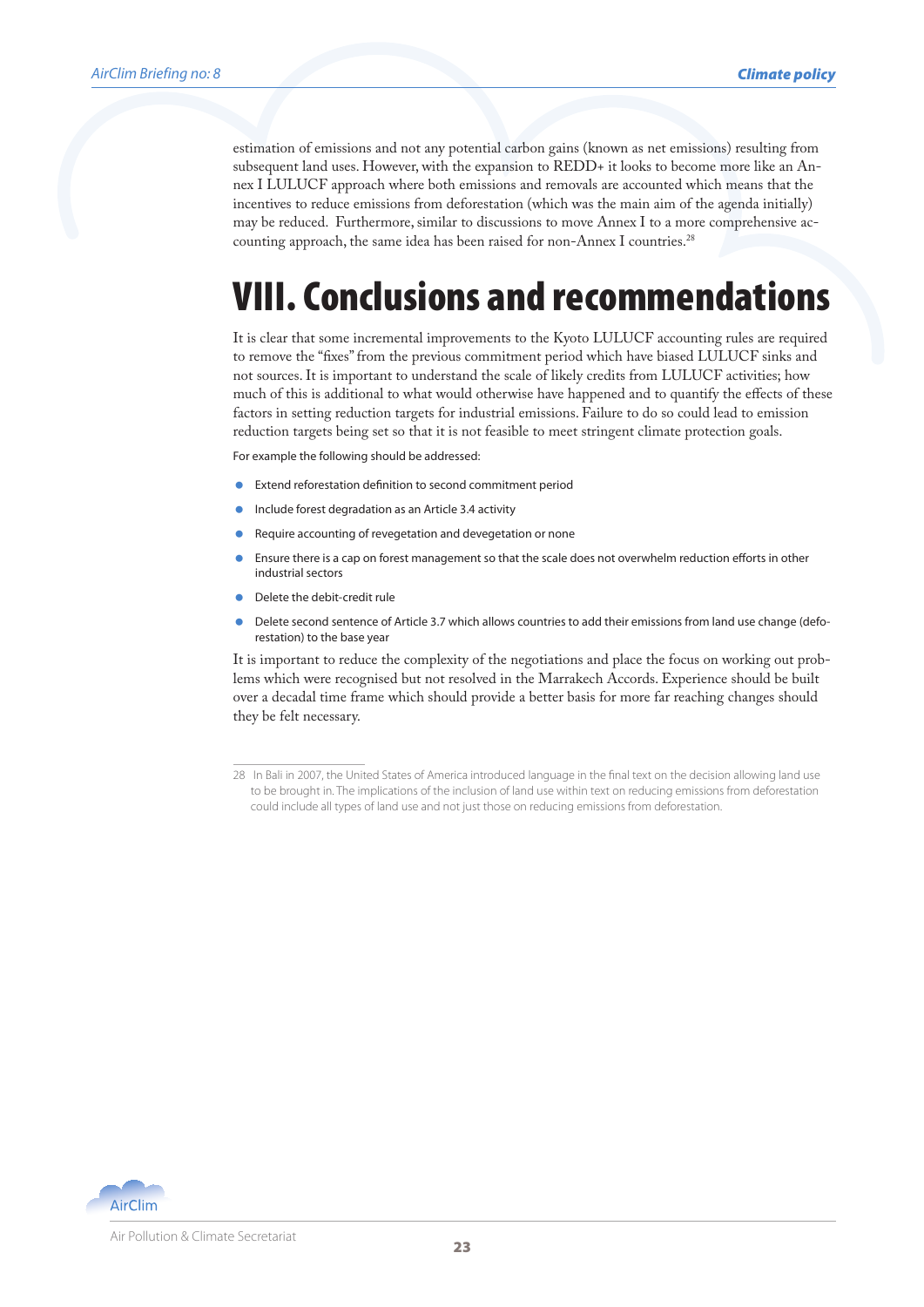#### Annex 1: History of LULUCF negotiations

All LULUCF submissions related to the negotiations for the 2nd commitment period of the Kyoto Protocol can be found here: *http://unfccc.int/meetings/ad\_hoc\_working\_groups/kp/items/4907.php*

| <b>Session</b>                                                                           | <b>Purpose</b>                                                                                                                                                                                                                                                                                                                                                                                                                                                                                                              |                                                                                                                                                                                                                                                        |
|------------------------------------------------------------------------------------------|-----------------------------------------------------------------------------------------------------------------------------------------------------------------------------------------------------------------------------------------------------------------------------------------------------------------------------------------------------------------------------------------------------------------------------------------------------------------------------------------------------------------------------|--------------------------------------------------------------------------------------------------------------------------------------------------------------------------------------------------------------------------------------------------------|
| 2008                                                                                     |                                                                                                                                                                                                                                                                                                                                                                                                                                                                                                                             |                                                                                                                                                                                                                                                        |
| AWG-KP 5 part<br>1, 31 March-4<br>April 2008<br>Bangkok,<br>Thailand                     | An <i>in-session workshop</i> on the means<br>to reach emission reduction targets took<br>place: LULUCF was a thematic theme<br>discussed.                                                                                                                                                                                                                                                                                                                                                                                  | Report of the fifth session FCCC/KP/AWG/2008/2<br>Documentation: FCCC/KP/AWG/2008/CRP.1<br>LULUCF presentations: http://unfccc.int/kyoto_proto-<br>col/items/4336.php                                                                                  |
| AWG-KP 5 part<br>2, 2-12 June<br>2008 Bonn,<br>Germany                                   | The objective of this session was to con-<br>sider the means that may be available to<br>Annex   Parties to reach their emission<br>targets and relevant methodological<br>issues.                                                                                                                                                                                                                                                                                                                                          | Report of the resumed fifth session FCCC/KP/<br>AWG/2008/3<br>Round table on the means to reach emission<br>reduction targets http://unfccc.int/kyoto_protocol/<br>items/4373.php<br>Draft conclusions proposed by the Chair. FCCC/KP/<br>AWG/2008/L.5 |
| AWG-KP 6 part<br>1, 21-27 August<br>2008 Accra.<br>Ghana                                 | In this session, the Group considered<br>proposals on the means to reach their<br>emission targets and on relevant meth-<br>odological issues, identifying options<br>which were compiled in Annexes.                                                                                                                                                                                                                                                                                                                       | Report of the sixth session FCCCKP/AWG//2008/5<br>Draft conclusions proposed by the Chair: FCCC/KP/<br>AWG/2008/L.11                                                                                                                                   |
| AWG-KP 6 part 2<br>1-10 December<br>2008<br>Poznań, Poland                               | The main intention in Poznań was for the<br>AWG-KP to hold comprehensive strategic<br>discussions on all elements of the work<br>programme.                                                                                                                                                                                                                                                                                                                                                                                 | Report of the resumed sixth session FCCC/KP/<br>AWG/2008/8<br>Draft conclusions proposed by the Chair FCCC/KP/<br>AWG/2008/L.11                                                                                                                        |
| 2009                                                                                     |                                                                                                                                                                                                                                                                                                                                                                                                                                                                                                                             |                                                                                                                                                                                                                                                        |
| AWG-KP 7<br>29 March - 8<br>April 2009<br>Bonn, Germany                                  | The seventh session of the AWG-KP was<br>preceded by a number of preparatory<br>events, including: In-depth consulta-<br>tions on: Land use, land-use change and<br>forestry and emissions trading and the<br>project-based mechanisms                                                                                                                                                                                                                                                                                      | Report of the seventh session FCCC/KP/AWG/2009/5<br>Draft conclusions proposed by the Chair: FCCC/KP/<br>AWG/2009/L.3                                                                                                                                  |
|                                                                                          | To adopt conclusions on consideration<br>of the scale of emission reductions to be<br>achieved by Annex I Parties in Aggregate.                                                                                                                                                                                                                                                                                                                                                                                             |                                                                                                                                                                                                                                                        |
| AWG-KP8<br>$1$ June $-12$<br>June 2009<br>Bonn, Germany                                  | To adopt conclusions on the matter of:<br>consideration of the contribution of<br>Annex I Parties, individually or jointly,<br>consistent with Article 4 of the Kyoto<br>Protocol, to the scale of emission reduc-<br>tions to be achieved by Annex I Parties<br>in aggregate (referred to in paragraph 49<br>(b) of the report to the Poznan AWG-KP<br>session see below); and consider issues<br>relating to means, potential consequenc-<br>es and common metrics, as well as any<br>draft decisions or draft amendments | Report of the eight session FCCC/AWG/KP/2009/9<br>Documentation to facilitate negotiations among<br>Parties. Note by the Chair. Addendum. Land use,<br>land-use change and forestry. FCCC/KP/AWG/2010/6/<br>Add.2                                      |
| Inter-sessional<br>informal consul-<br>tation<br>10 - 14 August<br>2009<br>Bonn, Germany | Substantive discussions will take place<br>in informal settings, negotiating issues<br>similar to those addressed at the eighth<br>session of the AWG-KP. These discussions<br>will be based upon documentation to<br>facilitate negotiations among Parties,<br>building upon the work of the AWG-KP<br>at its eighth session.                                                                                                                                                                                              | Documentation to facilitate negotiations among<br>Parties, Note by the Chair 1 July 2009 FCCC/KP/<br>AWG/2009/10/Add.3                                                                                                                                 |